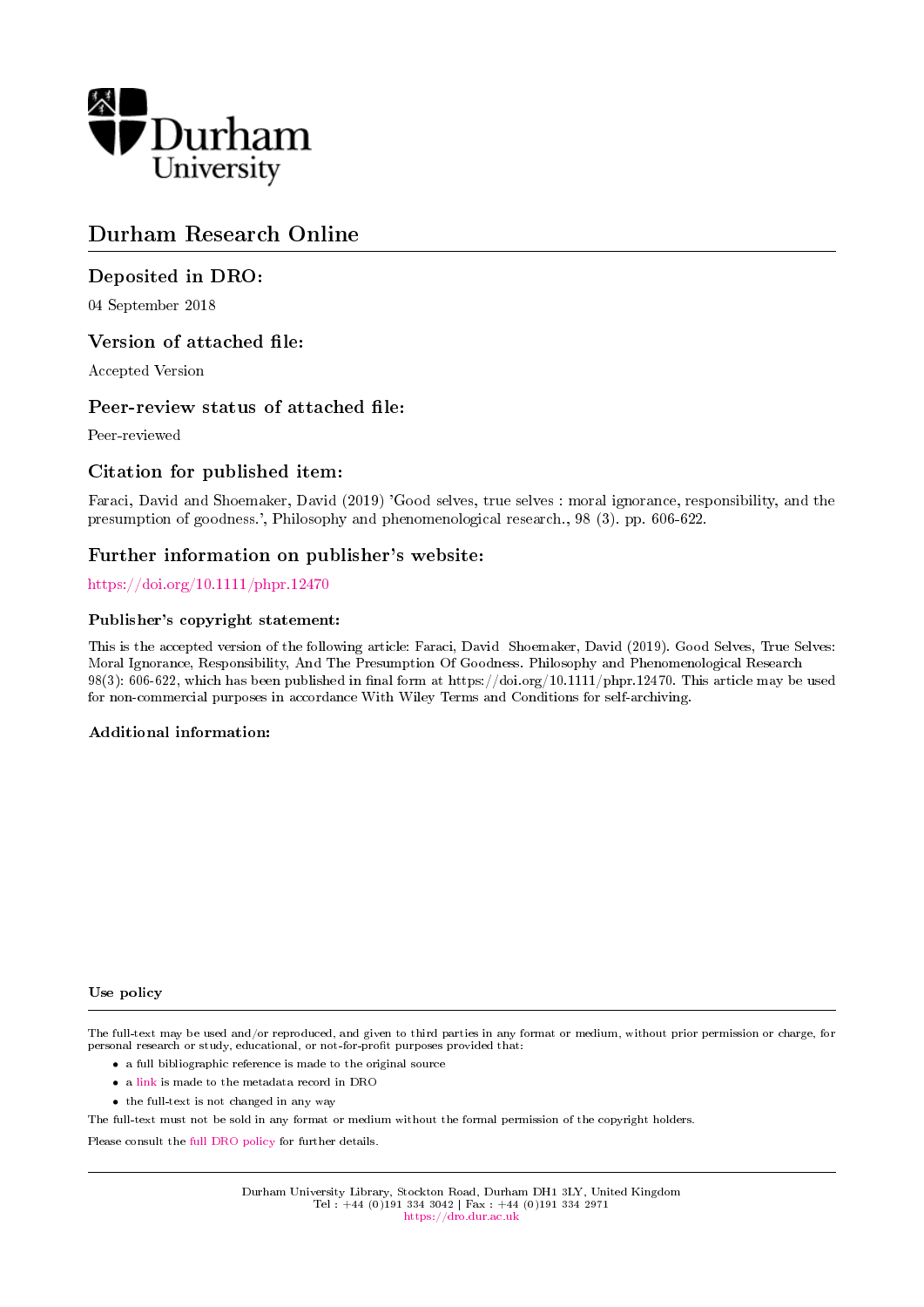$\overline{a}$ 

# **GOOD SELVES, TRUE SELVES: MORAL IGNORANCE, RESPONSIBILITY, AND THE PRESUMPTION OF GOODNESS**

*David Faraci and David Shoemaker*

In a remarkable series of studies, George Newman, Joshua Knobe, and colleagues have been making a strong case that most of us believe in the better angels of our nature, that is, we believe that our fellows are, essentially, *good*. According to the *Good True Self* (GTS) theory, if an action is deemed good, its psychological source is typically viewed as more reflective of its agent's true self, of who the agent really is "deep down inside"; if the action is deemed bad, its psychological source is typically viewed as more *external* to its agent's true self.<sup>1</sup>

In previous work, we discovered a related asymmetry in judgments of blame- and praiseworthiness with respect to the mitigating effect of *moral ignorance via childhood deprivation*. Inspired by work motivating the GTS theory, we ran a new study to discover whether our asymmetry likewise reflected judgments about the true self. It did. However, it is unclear whether our results fit with the *good* part of the GTS theory: some of our and others' results suggest that, in certain contexts, *wrong* actions are taken to be more expressive of agents' true selves than right ones.

In this paper, we propose that our and others' data can be explained by the hypothesis that we are inclined to judge as the GTS theory predicts when there is a *readily available* external explanation for an agent's action*.* In short, we give people *the benefit of the doubt.* There are a number of possible explanations for this tendency, possibly including that we are inclined to see others as good "deep down," as the GTS theorist holds (but that this is blocked when no external explanation is readily apparent). Thus, further thought and study are called for to determine whether our hypothesis is best viewed as providing a substantial amendment to the GTS theory or the seeds of a replacement theory.

We proceed as follows. First, we briefly introduce *Attributability Theory* the view that responsibility is a function of the causal and concordance relations between an action and its agent's true self—as a philosophical framework for thinking about moral responsibility. Second, we discuss in detail some of the

<sup>1</sup> Though our focus is moral responsibility, relevant effects have been found in several different arenas, from what psychic states count among one's values, to assessments of happy lives among self-described contented people, to determinations of weakness of will, to sexual orientation. For summary discussion of this literature and relevant references, see Newman, Bloom, and Knobe 2013; and Newman, De Freitas, and Knobe 2014.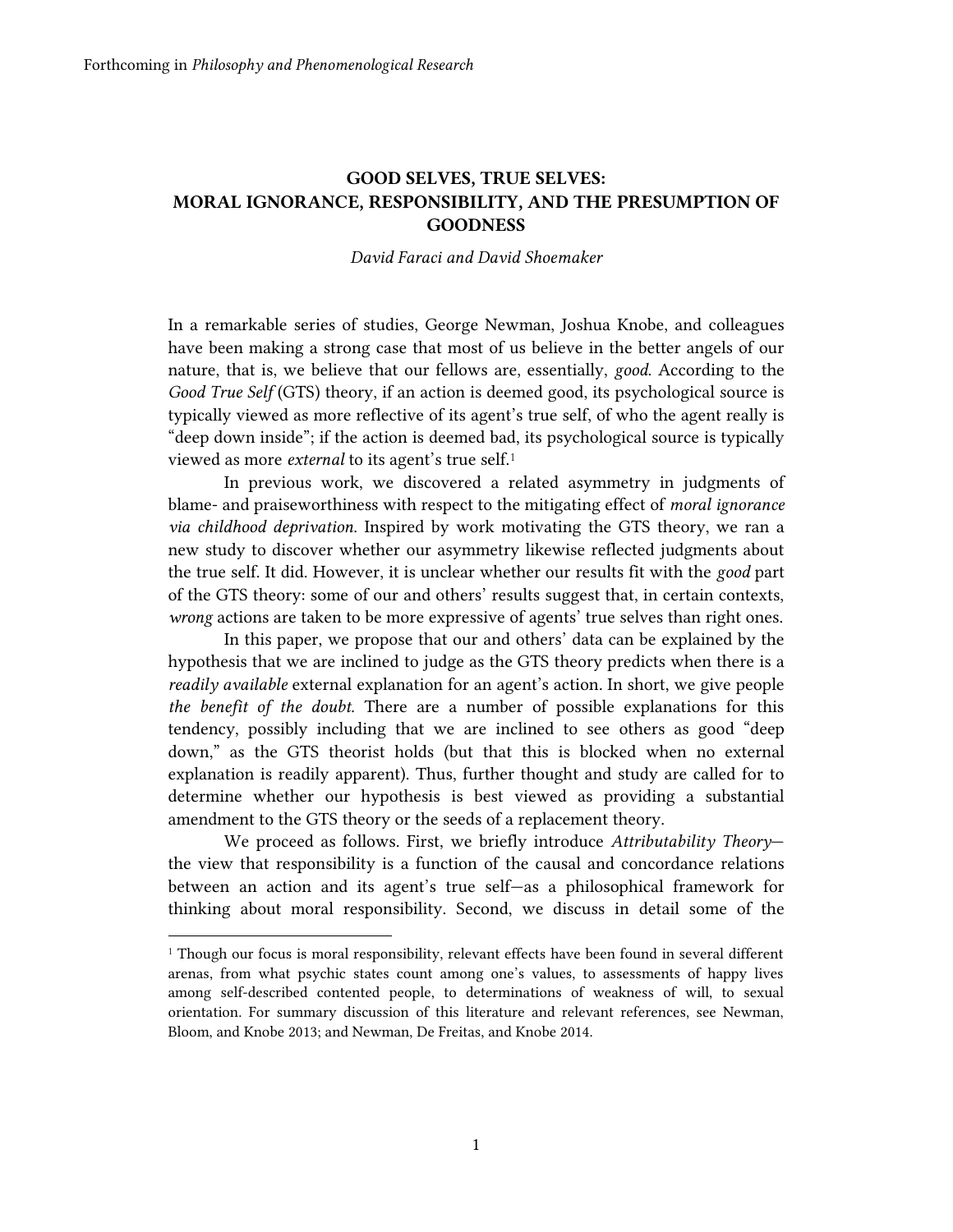experimental results that lend support to the GTS theory, ending with our own studies and new results. Third, we discuss the implications of these new results for our previous work and for Attributability Theory. Fourth, we explain how our new results might challenge the GTS theory. Fifth, we motivate our *benefit of the doubt*  hypothesis and discuss its relationship with the GTS theory. We conclude with some worries about the methodology adopted thus far in the relevant literature.

#### **1. Attributability Theory**

 $\overline{a}$ 

The core thought behind Attributability Theory is that the objects of moral approval and disapproval are agents, enduring entities. Because of this, for an agent to be the proper target of praise or blame *for* the action of a particular moment, that action must be expressive *of* that agent, an agential fingerprint, as it were, on the window of the world (see Hume 1739/1969 and, for more contemporary framing Sher 2006: Ch. 2). But not just any action or attitude is expressive of the agent in a way that aptly grounds blame or praise; rather, the action or attitude must have its source in some privileged, inalienable psychic feature of the agent, something that represents who the agent really is deep down inside. This privileged psychic domain, whatever it consists in, is sometimes known as the "deep self," other times as the "true self." We will use both terms interchangeably.<sup>2</sup>

The nature of the deep self is a predictable source of dispute amongst deep self theorists. Several theories have cropped up over the years, but they basically fall into two camps: non-cognitive and cognitive. The former point exclusively to features like desires or emotional dispositions (cares) as the ultimate location of the deep self (Frankfurt 1988 and 1999; Shoemaker 2003; Sripada 2010), whereas the latter point exclusively to evaluative judgments, or a general evaluative stance, as its home (Scanlon 1998; Watson 2004; Smith 2005).

Both camps face difficulties, which we will not rehearse here. In light of relevant problems with both kinds of exclusivist accounts of the deep self, one of us has recently developed a pluralistic account, maintaining that as long as actions or attitudes flow from either one's emotional dispositions (cares) *or* one's evaluative stance (commitments), they express one's deep self (Shoemaker 2015; also see Sripada 2015). This is an attempt to capture all of those things that *matter* to us

<sup>2</sup> In the psychological literature, "true self" is the term deployed most often, whereas in the philosophical literature, it is "deep self."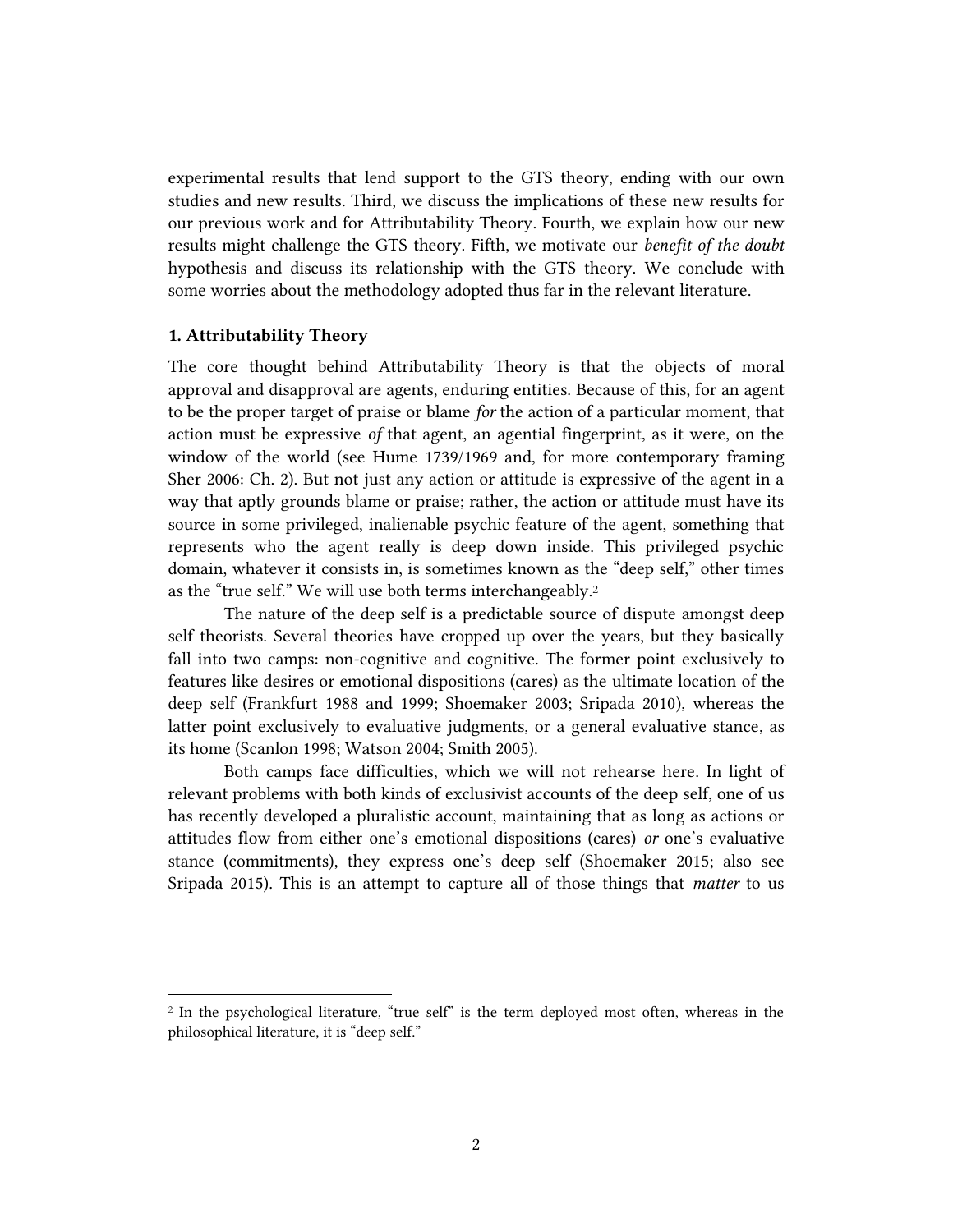under the rubric of the deep self, $3$  and mattering, it may be thought, is best captured by both cognitive and non-cognitive elements.<sup>4</sup>

What all these theories have in common is that they attempt to provide a way to distinguish the "psychic junk"—random thoughts, images, impulses, and compulsive urges—from the psychological elements that warrant attribution of an action or attitude to an agent for purposes of holding the agent responsible. An action or attitude is attributable to an agent in virtue of its expressing something truly *of the agent,* whether that deep self consists in second-order desires, evaluative judgments, cares, or general evaluative commitments.

This expression relation itself isn't always explicitly spelled out, but one necessary condition is invariably thought to be causal, i.e., an action or attitude expresses the deep self only if it causally depends on the deep self. What Chandra Sripada correctly adds to the mix is a *concordance* requirement, namely, that any attributable action or attitude must also be in harmony with the values in which the deep self consists (Sripada 2010). This is to block attributability of actions or attitudes disharmonious with the deep self that are nevertheless produced via some malfunctioning causal mechanism. Nearly all attributability theorists would take these two necessary conditions to be jointly sufficient for expression.

We thus arrive at the generally agreed-upon schematic view that the deep self is specified in terms of some privileged subset of psychic elements (e.g., cares and/or commitments), and an action or attitude is attributable to an agent in virtue of its expressing (being both caused by and in concordance with) that deep self. This renders determinations of attributability a simple matter of tracing the relevant action or attitude to those particular causal and concordant sources: either the relation obtains or it doesn't. 5

With Attributability Theory in hand, we now turn to consider some old and new experimental results lending support to the GTS theory. These results represent something of a double-edged sword for Attributability Theory. On the one edge, they seem to confirm that judgments about the true self do mediate judgments of blame- and praiseworthiness. On the other, they threaten to undermine a basic assumption of the theory, the assumption that *all* that matters is whether the expression relation obtains between certain psychological features of

<sup>3</sup> See Wolf (1990: 31) for mention of 'mattering' in this context.

<sup>4</sup> What happens in cases of conflict? In such cases, *we* are in conflict, ambivalent between the warring parts of our deep selves. For discussion of *attributable ambivalence*, see Shoemaker 2015: 136, n. 25.

<sup>&</sup>lt;sup>5</sup> Though the *extent* to which the action expresses the agent's deep self vs. other sources may determine in more complicated fashion the *level* of responsibility.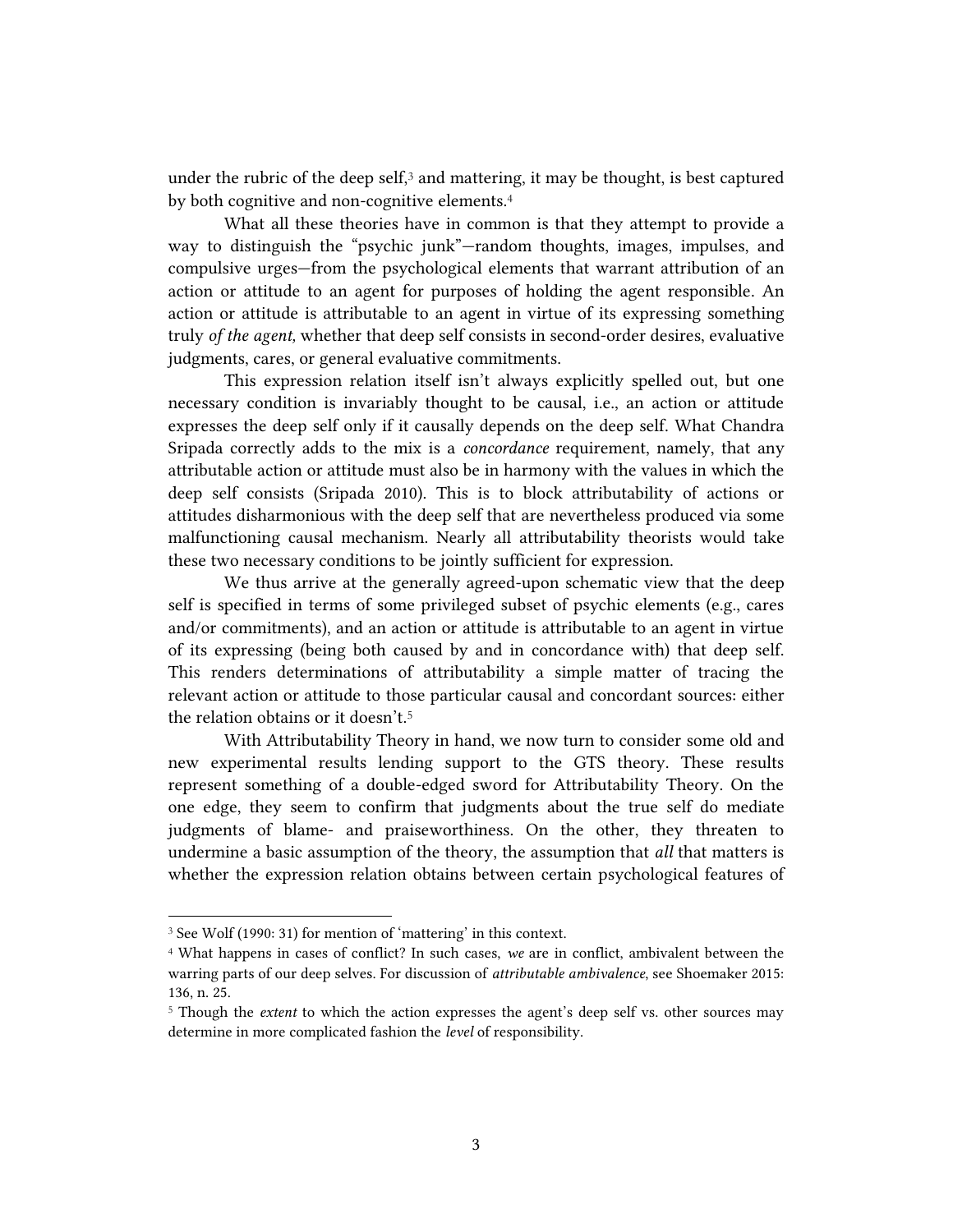the agent and the actions or attitudes in question. In other words, the normative status of those actions or attitudes is typically assumed to be irrelevant to whether that expression—and thus responsibility—obtains.

#### **2. Previous Data**

Three sets of moral responsibility results to date lend support to the GTS theory. First, Pizarro et al. (2003) showed that people view emotional swamping as mitigating responsibility primarily where the emotionally influenced action is viewed as bad (e.g., an enraged person smashes the window of a car he perceives as having been parked too close to him vs. someone who smashes the car window calmly and deliberately). When it is viewed as good, subjects assign agents just as much praiseworthiness as they do to agents who did what they did in a sober and deliberate fashion (e.g., giving a homeless man one's coat calmly vs. doing so overwhelmed by sympathy). What Newman, De Freitas, and Knobe found in addition is that beliefs about the true self explain this effect. In the case where the agent's emotions draw him to do something morally bad, these emotions are seen as lying outside his true self and, in turn, he is given less blame. However, in the case where the agent's emotions draw him to do something morally good, the emotions are seen as part of his true self and so he is given as much praise as if there were no conflict (Newman, De Freitas, and Knobe 2014).

Notice the sequence: (1) the assessment of an action as good/bad looks to be the source of (2) the belief that the emotions causing it lie inside/outside the true self, which then explains (3) the assignment of unmitigated praise/mitigated blame. So with respect to the connection between (2) and (3), the results indicate that the *reason* people show this pattern of praise/blame judgments is just that there is a similar pattern to their true self judgments.<sup>6</sup>

The second asymmetry was not presented as a moral responsibility asymmetry, but it is explicitly about attributability, which, as we saw earlier, purportedly grounds responsibility judgments. Here the relevant asymmetry goes to whether attitudes about homosexuality are attributed to the agent's true self: they tend to be when the attitude in question is deemed good; they tend not to be when the attitude in question is deemed bad. The basic idea was to present self-declared liberals and conservatives with one of two scenarios in which someone experiences a tension between his feelings and his beliefs about same sex relationships. The first scenario went as follows:

<sup>6</sup> Thanks to Joshua Knobe for discussion.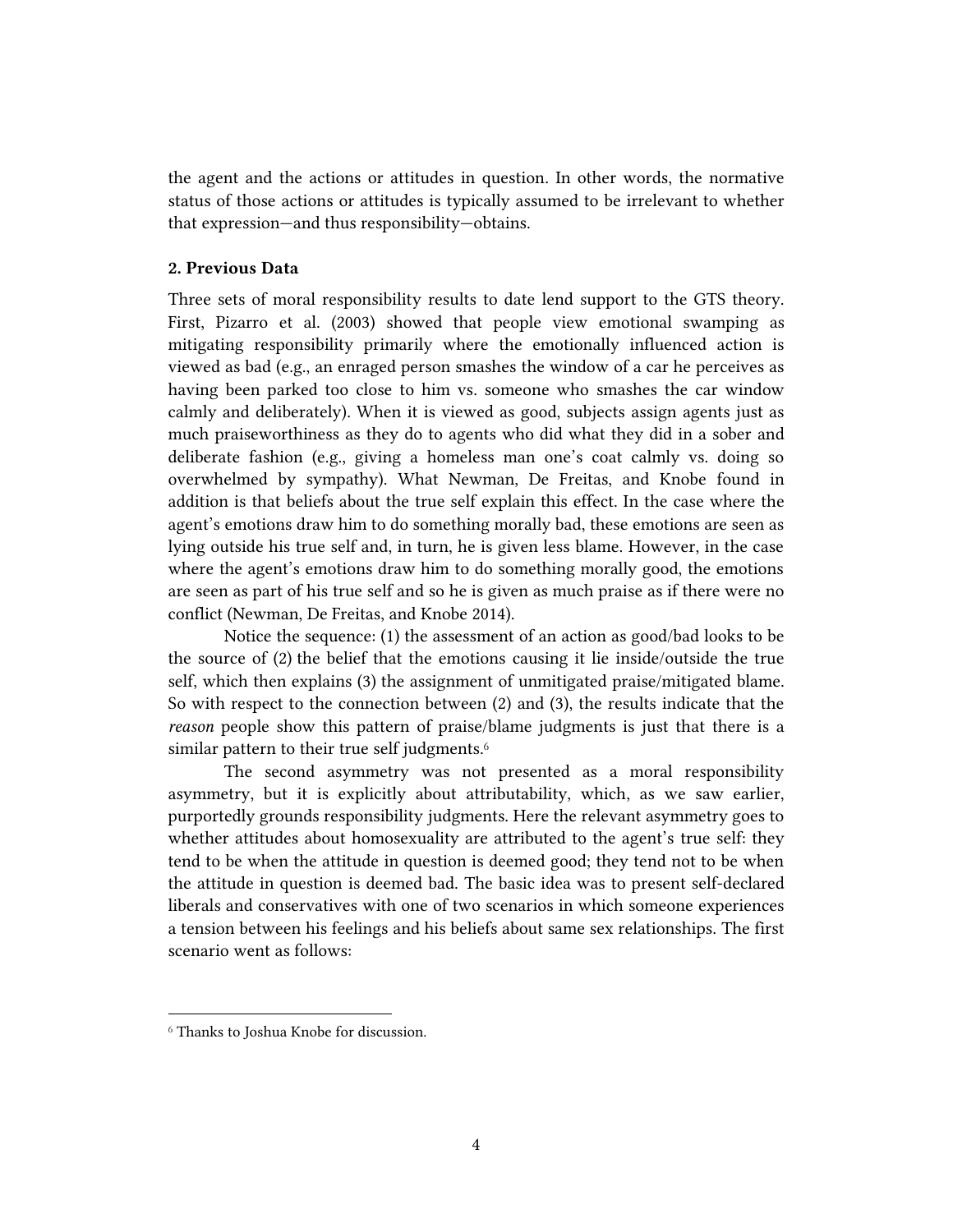Mark is an evangelical Christian. He believes that homosexuality is morally wrong. In fact, Mark now leads a seminar in which he coaches homosexuals about techniques they can use to resist their attraction to people of the same-sex [sic.]. However, Mark himself is attracted to other men. He openly acknowledges this to other people and discusses it as part of his own personal struggle.

Here was the second scenario:

Mark is a secular humanist. He believes that homosexuality is perfectly acceptable. In fact, Mark leads a seminar in which he coaches people about techniques they can use to resist their negative feelings about people who are attracted to the same sex. However, Mark himself has a negative feeling about [the] thought of same-sex couples. He openly acknowledges this to other people and discusses it as part of his own personal struggle (Newman, Bloom, and Knobe 2013: 7).

Subjects from different political backgrounds were inclined to attribute Mark's feelings to his true self, despite their being in tension with his evaluative beliefs. (This in itself is rather remarkable, as the currently dominant version of Attributability Theory views the true self as the domain of evaluative judgment (e.g., Watson 2004; Scanlon 2008; Smith 2005 and 2012).) The relevant asymmetry here arises from the comparison between the response that the feelings were more representative of Mark's true self than his beliefs and the response that *both* were representative of his true self. In responding to the first scenario, 57% of liberals thought Mark's feelings expressed his true self while his beliefs were "peripheral," whereas only around 30% thought that both his feelings *and* his beliefs expressed his true self. When it came to the second scenario, however, the trend reversed: more of the liberals (43%) thought that both attitudes expressed his true self than that only his feelings did (38%) (Newman, Bloom, and Knobe 2013: 8).

For the conservatives, while a general asymmetry was also in place, it was starkly reversed. In responding to the first scenario, only about 26% of conservatives thought Mark's feelings expressed his true self, whereas around 42% thought that both his feelings and his beliefs expressed his true self. In the second scenario, however, there was a huge disparity: 68% of the conservatives thought that only Mark's feelings really expressed his true self, whereas only around 20% thought both attitudes did so. The results here strongly suggest that what subjects judge to be attributable to true selves—and so, presumably, what attitudes are attributable to agents for purposes of moral responsibility—is a function of those subjects' antecedent normative stances toward the attitudes in question.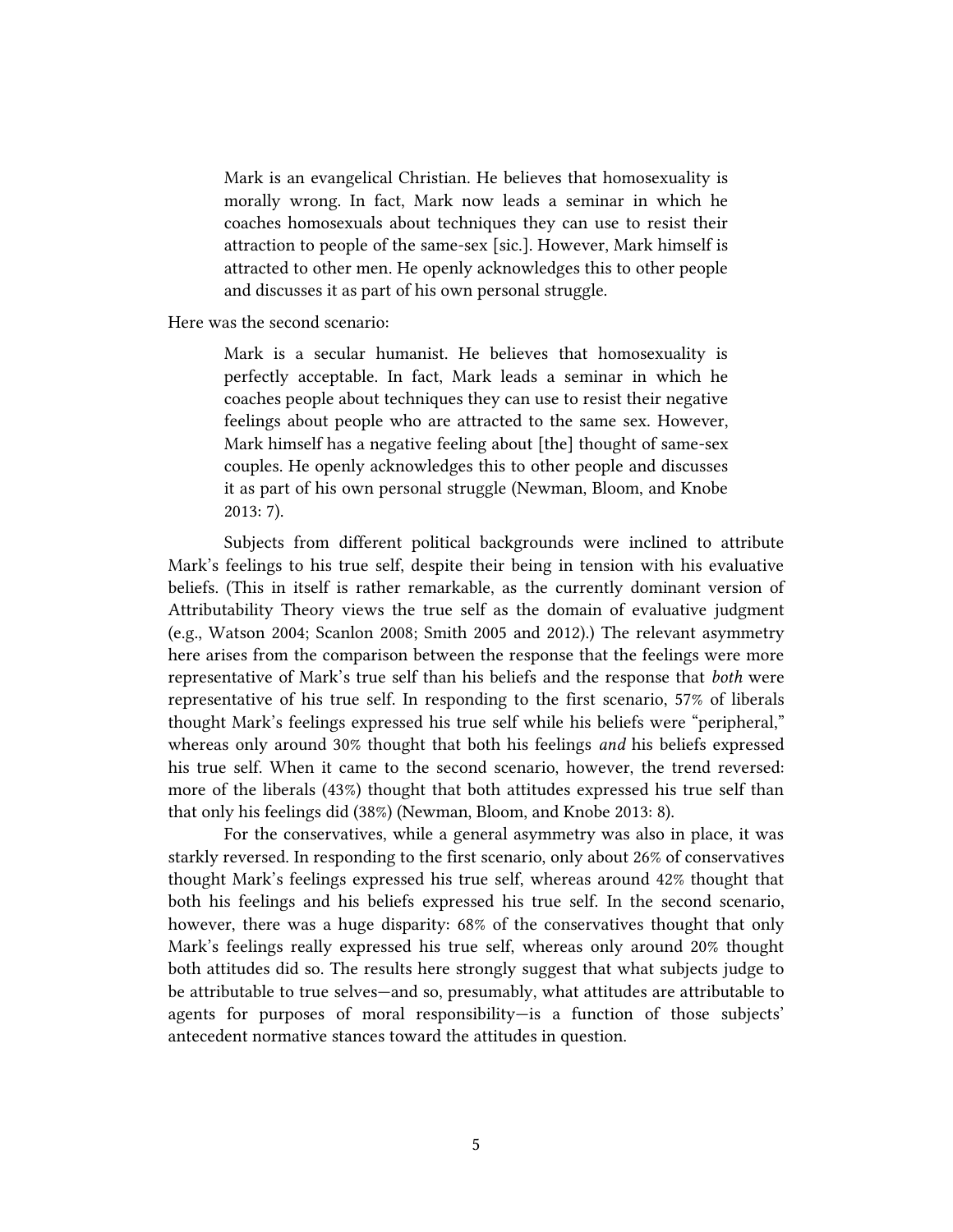The third moral responsibility asymmetry is displayed in our own studies. In previous collaborations, we explored the effect of moral ignorance stemming from "morally blinkered" formative circumstances on attributability judgments, as illustrated by two classic cases in the literature. The first is Susan Wolf's fictional case of JoJo, the son of a brutal dictator, who grows up to be just like his dad and fully embraces and endorses his dad's values. When he tortures a peasant on a whim, Wolf claims, our "pretheoretical intuitions" (Wolf 1987: 56) are that JoJo is not responsible, as it "is unclear whether anyone with a childhood such as his could have developed into anything but the twisted and perverse sort of person that he has become" (Wolf 1987: 54). We found to the contrary that subjects actually assign significant blameworthiness to JoJo for what he does, although he is viewed as somewhat less blameworthy than a control without his morally deprived background (Faraci and Shoemaker 2010).<sup>7</sup>

The asymmetry was revealed when we (in Faraci and Shoemaker 2014) looked at positive actions performed despite moral ignorance via childhood deprivation, modeled on the much-discussed case of Huck Finn (see, e.g., Arpaly 2003). In testing what people thought of someone like this, we once again started with a randomly assigned pair of negative cases:

A. Tom is a white male who was raised in New Orleans. Growing up, he was taught to respect all people equally. Nevertheless, as an adult, he decided to become a proud racist, someone who believes that all non-white people are inferior and that he has a moral obligation to humiliate them when he gets a chance. At the age of 25, Tom moves to another town. Walking outside his home, he sees a black man who has tripped and fallen. In keeping with his moral beliefs, Tom spits on the man as he passes by.

B. Tom is a white male who was raised on an isolated island in the bayous of Louisiana. Growing up, he was taught to believe that all non-white people are inferior and that he has a moral obligation to humiliate them when he gets a chance. As an adult, he fully embraced what he'd been taught, becoming a proud racist. At the age of 25, Tom moves to another town. Walking outside his home, he sees a black man who has tripped and fallen. In keeping with his moral beliefs, Tom spits on the man as he passes by.

<sup>7</sup> Subjects assigned JoJo a mean of around 5 out of 7 on a blameworthiness scale (where 7 was "completely blameworthy" and 1 was "not at all blameworthy"), whereas the non-deprived control who tortured the peasant was assigned a mean of around 6 out of 7.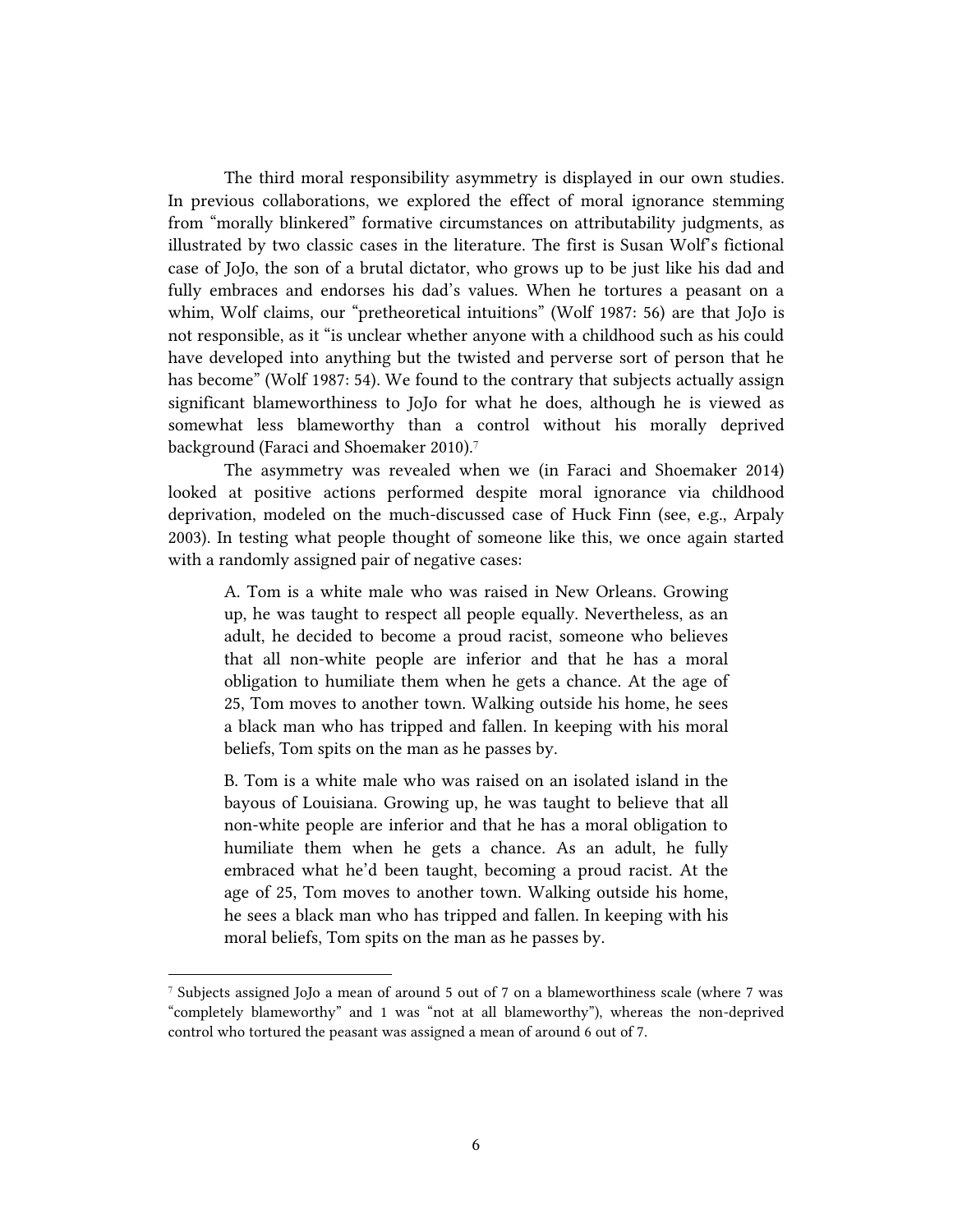Subjects were each given one of these two scenarios and asked to rate Tom's level of blameworthiness for spitting on the man, on a scale from 1 ("not at all blameworthy") to 7 ("completely blameworthy"). The mean assignment of  $Tom_A$ 's blameworthiness was 6.68. The mean assignment to  $Tom_B$  was 5.4. This mirrored our earlier results about JoJo.

But we also simultaneously surveyed additional subjects with one of the following two randomly assigned positive versions of Tom:

C. Tom is a white male who was raised in New Orleans. Growing up, he was taught to respect all people equally. Nevertheless, as an adult, he decided to become a proud racist, someone who believes that all non-white people are inferior and that he has a moral obligation to humiliate them when he gets a chance. At the age of 25, Tom moves to another town. Walking outside his home, he sees a black man trip and fall. Usually, Tom would spit on the man. But this time, Tom goes against his current moral beliefs, and helps the man up instead.

D. Tom is a white male who was raised on an isolated island in the bayous of Louisiana. Growing up, he was taught to believe that all non-white people are inferior and that he has a moral obligation to humiliate them when he gets a chance. As an adult, he decided to become a proud racist, embracing what he was taught. At the age of 25, Tom moves to another town. Walking outside his home, he sees a black man trip and fall. Usually, Tom would spit on the man. But this time, Tom goes against his current moral beliefs, and helps the man up instead.

This time, subjects were asked to rate Tom's level of *praiseworthiness* for helping the man up, on a scale from 1 ("not at all praiseworthy") to 7 ("completely praiseworthy"). The mean response to  $Tom<sub>C</sub>$  was 4.28. The mean response to  $Tom<sub>D</sub>$ was 5.40. (See Figure 1) People not only thought that moral ignorance via childhood deprivation didn't reduce praiseworthiness relative to a deliberate counterpart; they also thought that such ignorance made one *more* praiseworthy than the deliberate counterpart.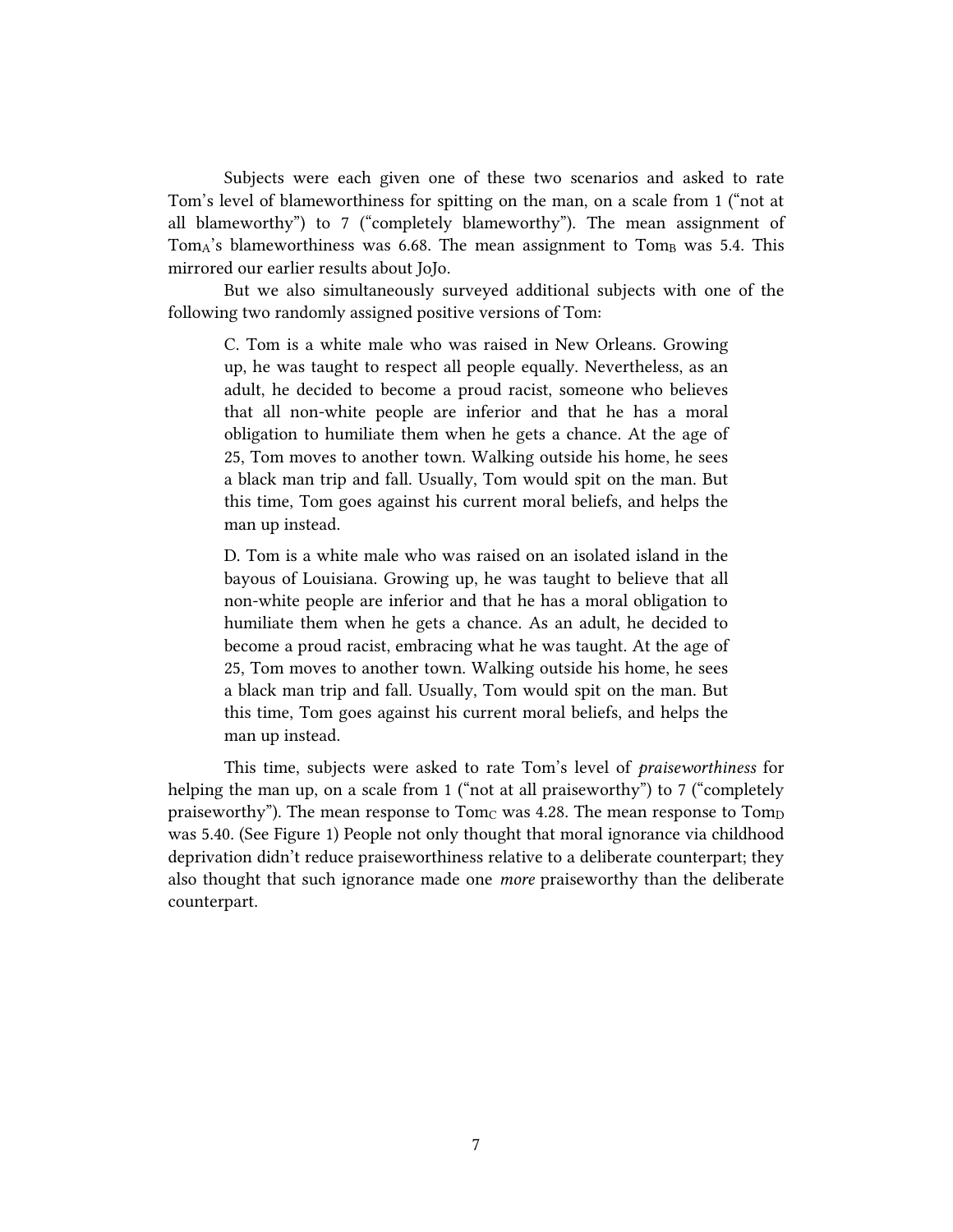



On its face, the results do seem to display an asymmetry: moral ignorance of this sort, according to subjects, decreases blameworthiness but not praiseworthiness.

### **3. New Results**

 $\overline{a}$ 

Inspired by the work mentioned earlier, in a brand new study we set out to discover whether true self judgments mediated moral responsibility judgments in our Tom cases. We did so by running, with both design and financial assistance from Joshua Knobe and Yale University, the exact same four scenarios as above, adding the following question to each<sup>8</sup>:

<sup>8</sup> Participants were recruited using Amazon's MTurk, N = 307, mean age 28.9 years.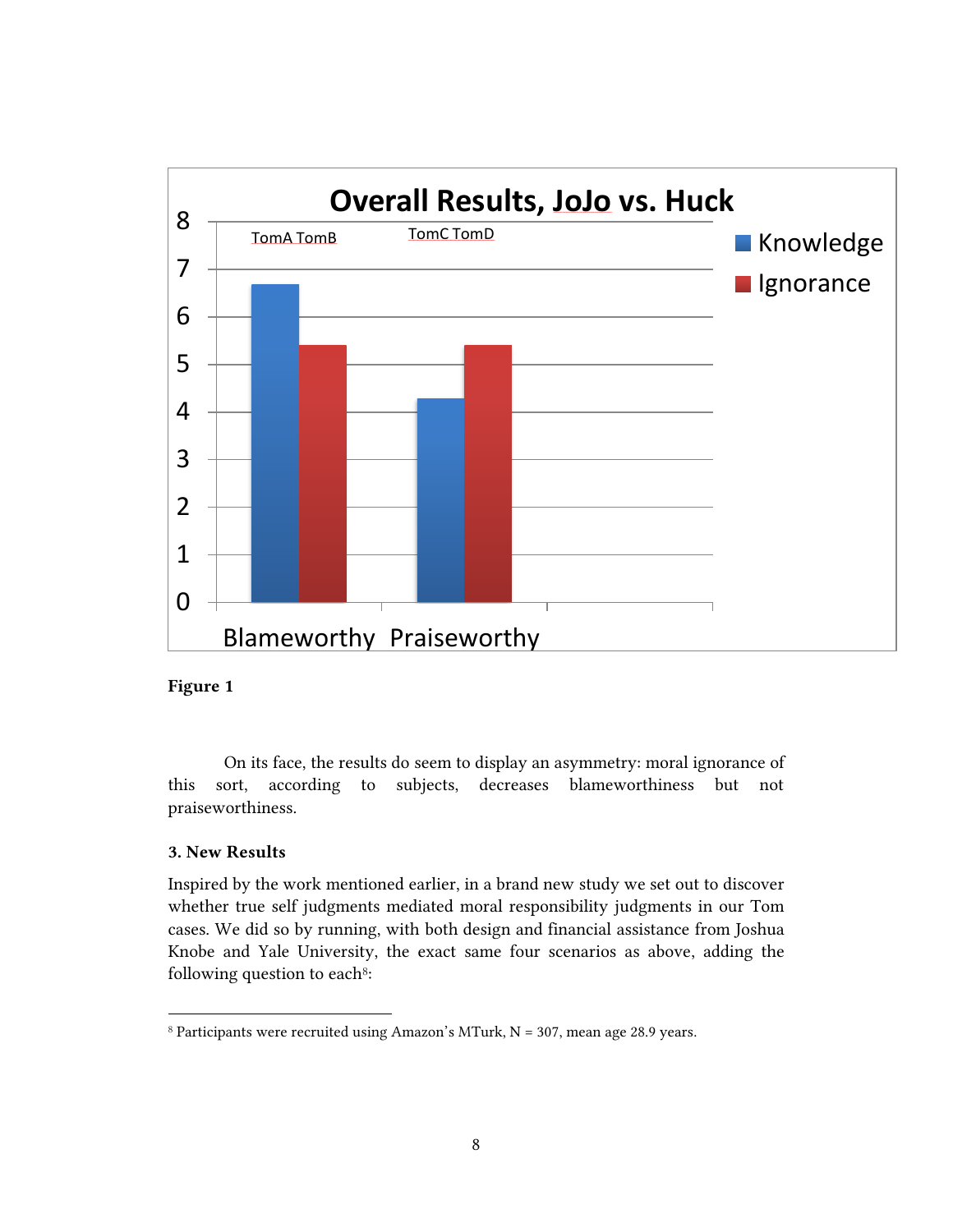On the scale below, please circle the number that best represents the extent to which you agree that what Tom did expressed his *true self* – the person he really is deep down inside.



As it turns out, the responses lend credence to *both* a normative asymmetry *and* a true self explanation. Arguably, this is a GTS explanation at work.

Our data suggest three important results. First, our original effect was replicated yet again (see Figure 2). <sup>9</sup> People assign less blameworthiness for a bad action when the agent is morally ignorant because of childhood deprivation, but they don't assign less praiseworthiness for a good action to the same sort of agent (indeed, they tend to assign slightly more). $10, 11$ 

<sup>&</sup>lt;sup>9</sup> At least with respect to the negative cases. More on the positive cases further on.

 $10$  The data were analyzed using a 2 (moral valence: good vs. bad) x 2 (moral knowledge: ignorant vs. knowledgeable) ANOVA. There was a main effect of moral valence,  $F(1, 303) = 80.6$ ,  $p < .001$ , and a main effect of moral knowledge,  $F(1, 303) = 4.1$ ,  $p < .05$ . Most importantly, there is a significant interaction effect,  $F(1, 303) = 25.5$ ,  $p < .001$ .

<sup>&</sup>lt;sup>11</sup> An anonymous referee pointed out an elision in our earlier studies: Only  $Tom<sub>A</sub>$  makes a cleareyed decision in opposition to his upbringing, coming to racism on his own and then acting on it. It would thus have been useful to consider clear-eyed, upbringing-opposed *right*-doing, such as a Tom who was raised racist, but comes to believe in equality for all, and as a result helps up the black man on the street. The question, then, is whether this additional information about Tom<sup>A</sup> is a better explanation for why people reacted so strongly to him, generating the greatest assignments of attributability (much more than  $Tom<sub>C</sub>$ ). We are hesitant to think there's much explanatory work being done by this disanalogy, however, and suspect that more information of that sort wouldn't have made much difference on the assignment of attributability. We deliberately left open how the positive agents come by their decisions to help the man up, so it may be, for instance, that some subjects already filled in such information. Nevertheless, we take the point, and any future studies will attempt to correct for this oversight (or at least add the relevant cell for survey purposes).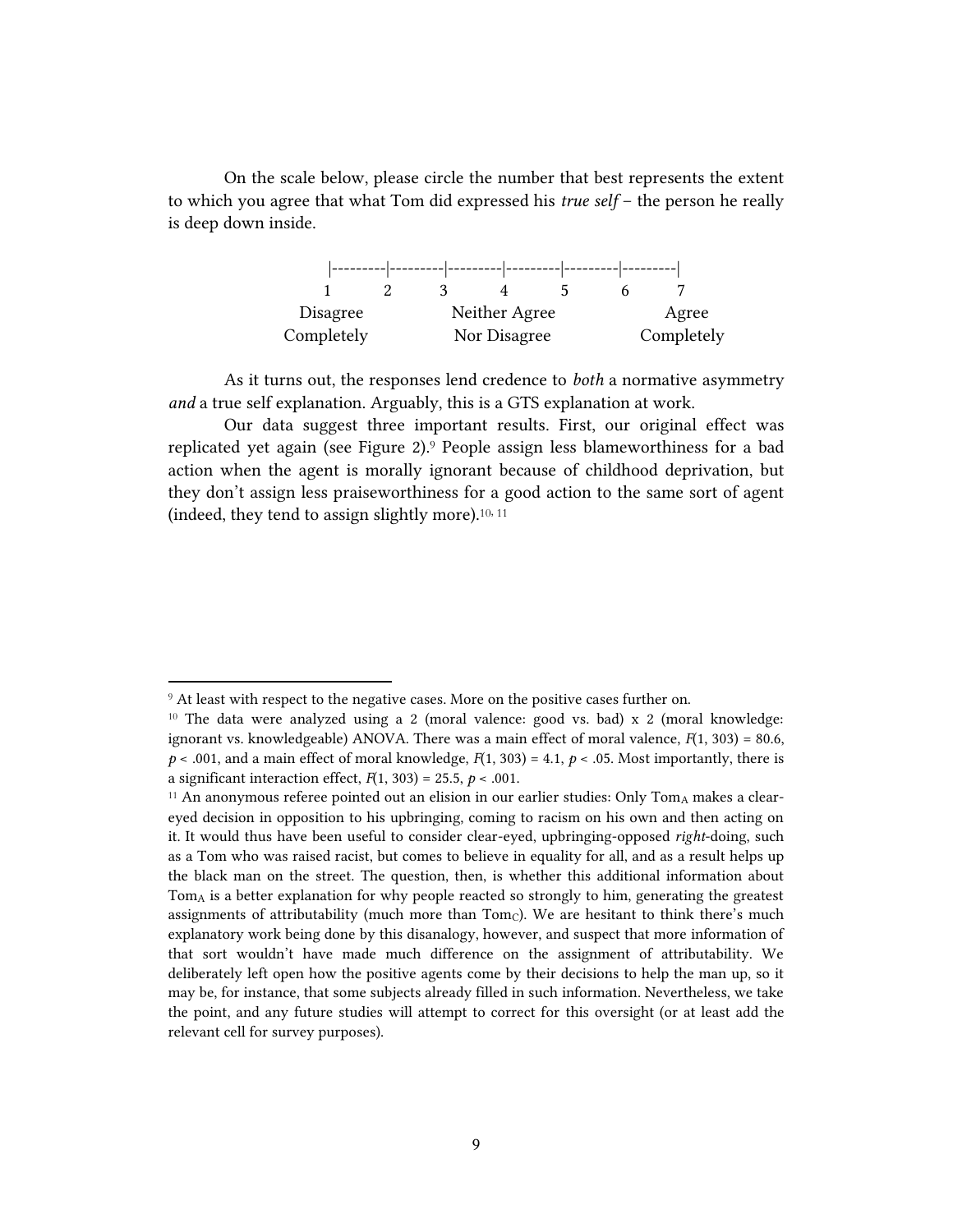

Second, the new true self results display just the same pattern (see Figure 3). People say that the morally bad action less expresses the agent's true self when he is morally ignorant because of childhood deprivation, but they do not think that the morally good action less expresses his true self when he is ignorant in this respect.<sup>12</sup>

 $12$  The data were analyzed using a 2 (moral valence: good vs. bad) x 2 (moral knowledge: ignorant vs. knowledgeable) ANOVA. There was a main effect of moral valence, *F*(1, 303) = 26.1,  $p < .001$  but no main effect of moral knowledge,  $F(1, 303) = 1.9$ ,  $p = .17$ . There is a significant interaction effect,  $F(1, 303) = 4.4$ ,  $p < .05$ .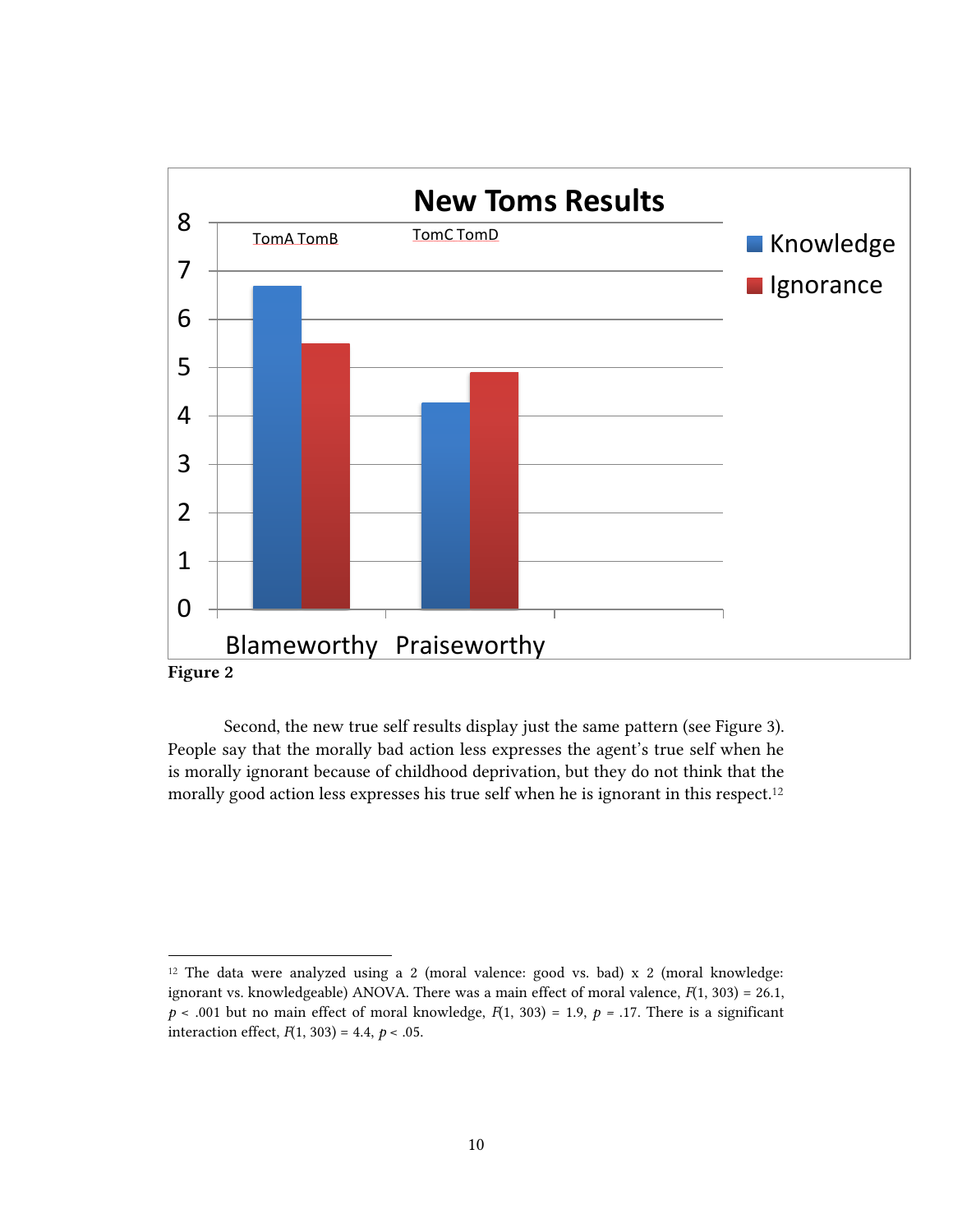

**Figure 3**

 $\overline{a}$ 

Third, and most importantly, the first result is *mediated* by the second (see Figure 4). In other words, the results indicate that the reason why people show such a pattern on the blameworthy/praiseworthy judgments is precisely that they show the pattern they do on the true self judgments.<sup>13</sup>

<sup>13</sup> The data were analyzed using bootstrap mediation (cf., Preacher and Hayes 2008) with the interaction term (moral valence x moral knowledge) as the independent variable, appraisal (praiseworthy or blameworthy) as the dependent variable, and true self judgments as the mediator. The analysis showed significant mediation of the interaction by true self judgments  $(95\% \text{ CI} = .04 \text{ to } .21).$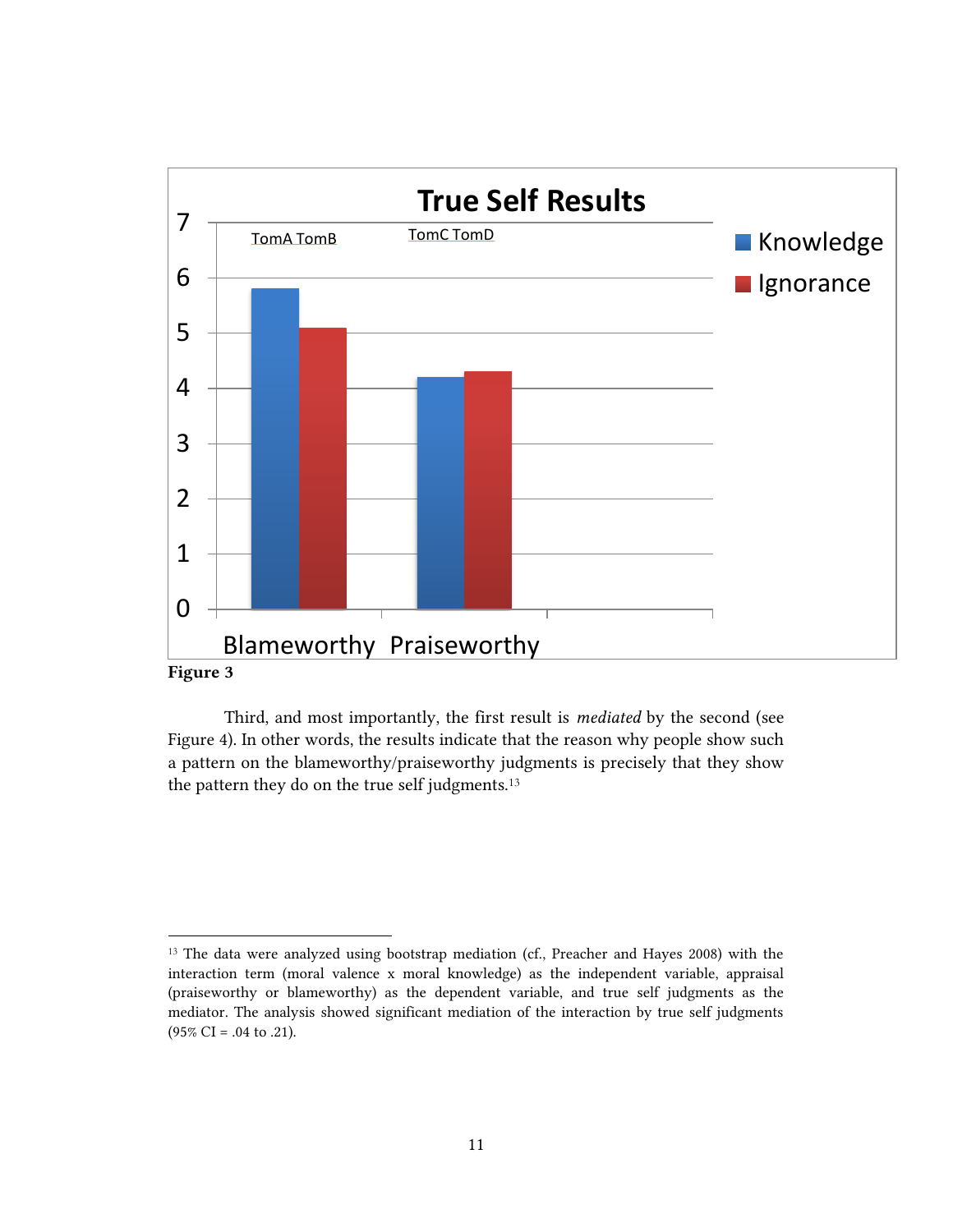

#### **3. Implications for Our Previous Philosophical Work**

In our earlier work, we discussed possible explanations for the apparent praise/blame asymmetry discovered via our Tom cases. We maintained, though, that one might preserve a kind of symmetrical understanding of the results by pointing to the difference between negative and positive assessments, not with respect to each other, but with respect to their *controls* on a complete assessment scale. In other words, think of all the assessments taking place on the following sort of scale, from completely blameworthy to completely praiseworthy (see Figure 5):



### **Figure 5<sup>14</sup>**

 $\overline{a}$ 

On this scale, the direction of subjects' assessments of  $Tom<sub>A</sub>$  and  $Tom<sub>B</sub>$  in the first study (from 6.68 to 5.4) is precisely *symmetrical* to the direction of their assessments of Tom<sub>C</sub> and Tom<sub>D</sub> (from 4.28 to 5.4). That is, moral ignorance via childhood moral deprivation—of both negative and positive sorts—tends to get us to view the actions caused in the absence of the relevant moral knowledge as moving uniformly *away* from the "completely blameworthy" end of the scale and their controls.

But what explains such a directional movement in subjects' assessments? We offered the following *Difficulty Hypothesis*:

Moral ignorance resulting from childhood deprivation functions symmetrically in both negative and positive cases (moving

<sup>14</sup> Taken from Faraci and Shoemaker 2014: 19.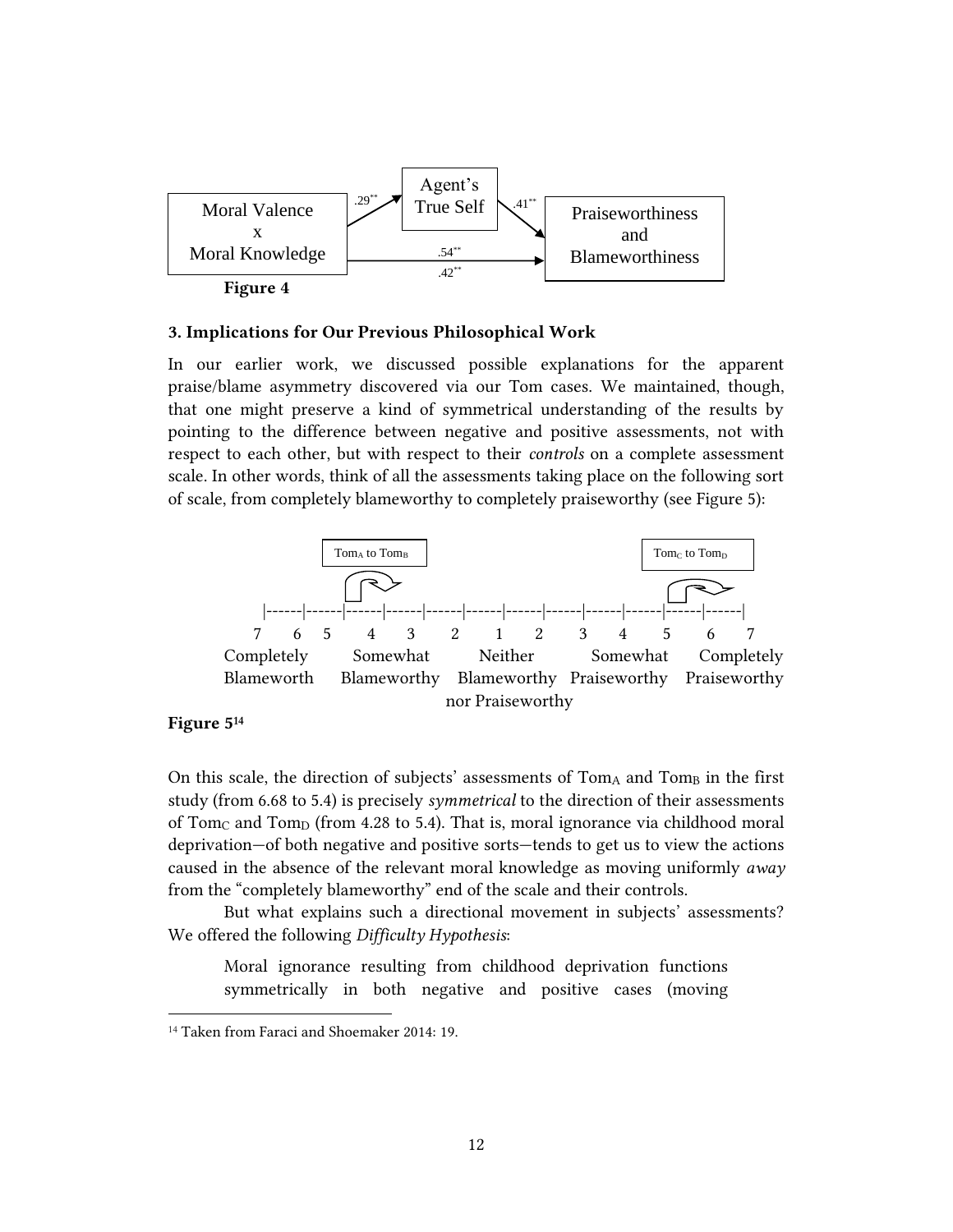assessments up the single scale of blameworthiness to praiseworthiness in relation to the control) in virtue of the *difficulty* agents are viewed as having in overcoming their morally deprived upbringing to grasp the relevant moral reasons (Faraci and Shoemaker 2014: 22).

This model takes seriously the moral deprivations in childhood, as they are precisely what would be thought to make it more difficult for the various Toms to do the right thing. Consequently,  $Tom_B$  is viewed as less blameworthy than  $Tom_A$ in virtue of its being thought more difficult for him to recognize that he should not spit on the black man *given his upbringing*. And Tomp is viewed as more praiseworthy than  $Tom<sub>C</sub>$ , goes the explanation, in virtue of its being thought more difficult for him to recognize that he should do what he actually *did*, namely, help the black man up, given his upbringing.

We advanced this explanation while explicitly welcoming future attempts to undermine our hypothesis or buttress the alternatives. It now might seem we ourselves have done just that. We took ourselves to have strongly implied in our prompts that the deprived Toms had, at the time of action, the *same deep selves* as their controls. But given the True Self results, our subjects obviously did not interpret things this way. It might thus look like the correct interpretation of our results is now more in line with the GTS theory. However, as we argue below, that theory may be in tension with other elements of our data, as well as data from other studies. As we explain, resolving this tension may likewise resolve these worries about the Difficulty Hypothesis.

#### **4. Potential Problems for the Good True Self Theory**

Our results clearly support one aspect of the GTS theory: When presented with an agent with a morally deprived upbringing, subjects were indeed more likely to interpret the agent's action as expressive of his true self when that action was good. So our results do strongly support the *true self* part of the GTS theory. This is not an insignificant result.

But it is only one of our results. Another is the response set to the control cases (Toms <sup>A</sup> and C), those in which the Toms were not morally deprived as children. There is, in these cases alone, an asymmetry between blame and praise: the mean of  $Tom_A$ 's blameworthiness was 6.6 (out of 7), whereas  $Tom_C$ 's praiseworthiness was 4.3 (out of 7). Why is deliberate and knowledgeable badness viewed as more blameworthy than deliberate and knowledgeable goodness is viewed as praiseworthy?

Attributability Theory tells us that the difference should be in virtue of (a) the degree to which the action performed is viewed as good or bad (this goes only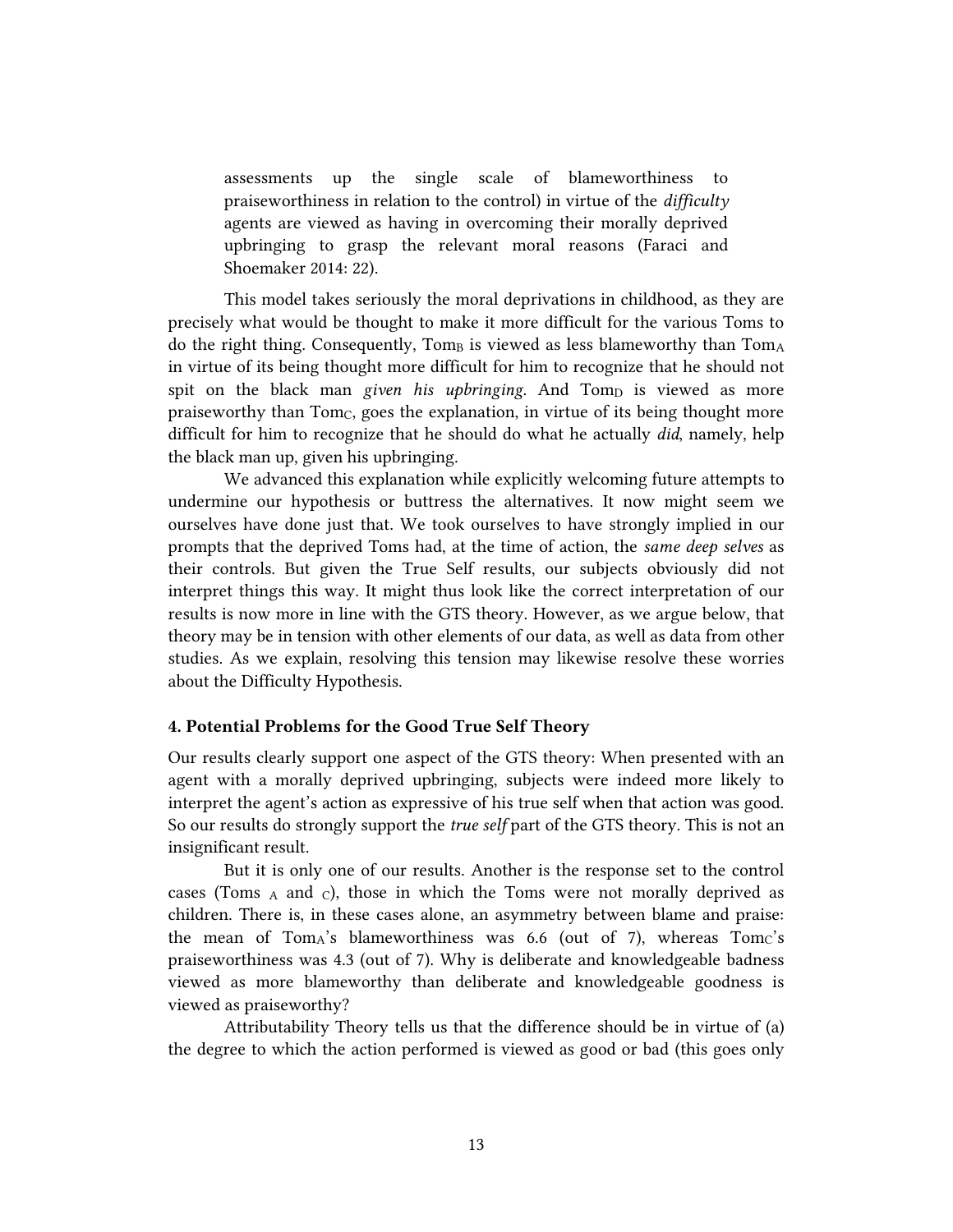to the extent to which the action is viewed as something for which the agent is potentially praise- or blameworthy), and (b) the degree to which the action performed is viewed as expressive of the agent's true self. In our study, TomA's bad action produced very significant blameworthiness scores, whereas Tomc's good action produced middling praiseworthiness scores. Prima facie, this is the *opposite* of what we would expect the GTS theory to predict.

The GTS theorist might attempt to accommodate this result, however, by holding that our subjects judge  $Tom_A$ 's bad action (spitting on the man) to be so much more bad than  $Tom<sub>C</sub>$ 's action (helping the man up) was good that this swamped the GTS effect. In other words, GTS theorists could hold that were  $Tom<sub>C</sub>$ to have done something that is as good as spitting on someone is bad, he would have been praised more than TomA was blamed.<sup>15</sup>

We cannot deny this possibility from the armchair. Nor, in fact, is it obvious that we can retest to rule it out, for it is unclear how we could gauge the relative goodness vs. badness judgments of our participants.<sup>16</sup> Nevertheless, other experimental results undercut the plausibility of this general response. Indeed, the most famous example of normative judgments' impacting agential appraisals exhibits this same pattern. In the original study supporting "the Knobe effect," when a CEO doesn't care how his decision for his company's policy will, as a side effect, impact the environment, people tend to think of that side effect as intentional when it hurts the environment, but unintentional when it helps the environment (see, e.g., Knobe 2006).

Generally, when what one does is truly accidental—nonculpably unintentional—one is excused from responsibility. In the CEO case, though, whether his decision is seen as intentional actually depends on whether subjects view the side effect (helping/hurting the environment) as good or bad: if bad, the action is viewed as intentional; if good, it's not. But this is the very *opposite* of what the GTS theory would predict, that the CEO ought to be off the hook (or less on the hook) for blame given that the side effect is viewed as *bad*. Indeed, in our previous

<sup>&</sup>lt;sup>15</sup> Our thanks to an anonymous reviewer for highlighting the need to address this possibility. Notice that similar things could be said about the morally deprived  $T \text{om}_B$  and  $T \text{om}_D$  considered relative to one another. In the most recent results, TomB's average blameworthiness score was 5.5. Tomp's average praiseworthiness score was 4.9. Again, were the GTS theory applicable here, we would expect (at least) a reverse relation: insofar as people's true self is thought to be default good, bad actions would be thought less a part of that self than good actions, and so bad actions would be deemed less blameworthy than good actions are praiseworthy.

<sup>&</sup>lt;sup>16</sup> We could, of course, simply ask them. But even as professional ethicists, it is not clear to us that we would trust our own judgments about such matters, let alone those of nonphilosophers'.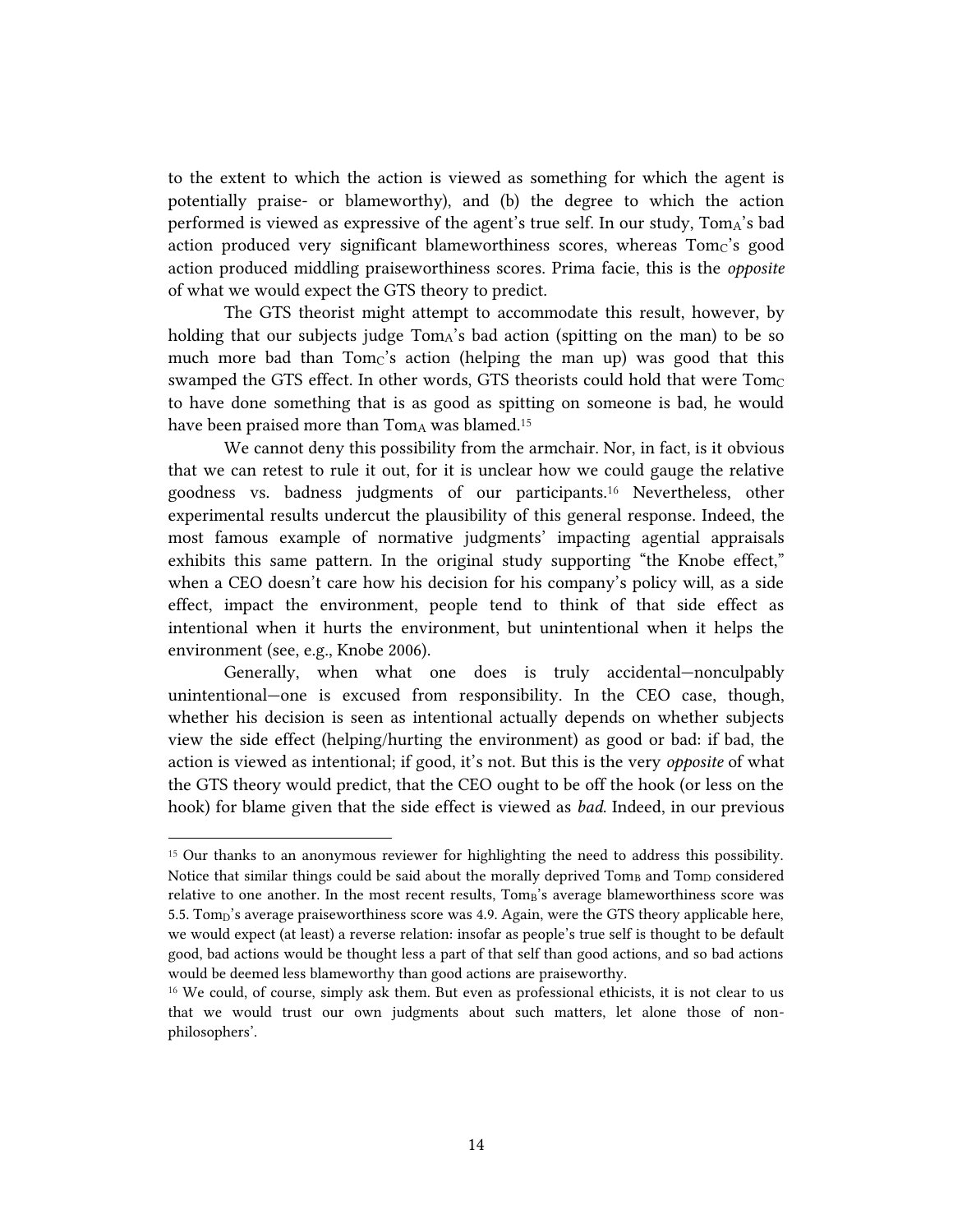discussions, we referred to the purported asymmetry in the Toms cases as a "*reverse* Knobe effect."<sup>17</sup>

In attempting to accommodate as above, the GTS theorist would have to maintain that all subjects take hurting the environment to an unspecified degree to be more bad than helping the environment to an unspecified degree is good.<sup>18</sup> But it is unclear what grounds there would be for such a claim.<sup>19</sup>

We have offered evidence that people do not always, or even typically, judge good actions to be more attributable to an agent's deep self. This undercuts the GTS theory as stated. But it does not follow from this that the core thought behind the GTS theory—that people are prone to think that others are good "deep down"—is false. Rather, what follows is that we view good actions as representative of an agent's true self *only in certain contexts.* The obvious question going forward is the nature of those contexts and why the effect appears in some of them but not others. In the next section, we offer a proposal for marking out these contexts. As we'll see, this proposal can be used either to amend the GTS theory or to replace it with an alternative version of Attributability Theory.

<sup>&</sup>lt;sup>17</sup> It is important to note that the GTS theory doesn't mandate that participants always see the true self as good. Sometimes they see the true self as bad, and when they do, they in fact attribute certain bad actions and attitudes to it (see Newman, De Freitas, and Knobe 2014; thanks to an anonymous referee for reminding us of this). But these are in fact cases in which subjects were explicitly told that, deep down, the character in the scenario was "fundamentally evil" (Newman, De Freitas, and Knobe 2014: 22). When not told this fact explicitly, however, subjects in the cases under discussion reduced attributability. So given that there was no such explicit wording about fundamental evil in the bad Chairman prompt, we've not been given any reason to believe that subjects in that case were thinking of him as having a bad true self.

<sup>&</sup>lt;sup>18</sup> Note that this is different from the somewhat similar, and perhaps more plausible, claim that people tend to blame more for things that are bad to some degree than they praise for things that are good to the same degree. If true, this might recommend amending the GTS with a claim about the asymmetry of praise and blame. It is unclear how this would interact with other aspects of the theory. For instance, if we tend to blame people *more* for doing bad things than we praise them for doing good things, it is hard to see how this could be reconciled with the claims that we praise or blame to the extent that we judge agents' deep selves to concord with their actions, and generally take their deep selves to be good.

<sup>&</sup>lt;sup>19</sup> An anonymous referee recommends a different response. The GTS theorist could appeal to the spectral nature of the deep self. Perhaps TomA's racism, which stems from childhood indoctrination, is seen as part of his "shallower deep self," while TomB's racism, which he has come to on his own, is seen as part of his "deeper deep self." We are inclined away from this suggestion, given that it is not clear how it would fit the Knobe effect cases. But even if correct, there remains work for our hypothesis in the next section, namely, explaining why upbringing impacts attribution of an action to an agent's deeper or shallower self.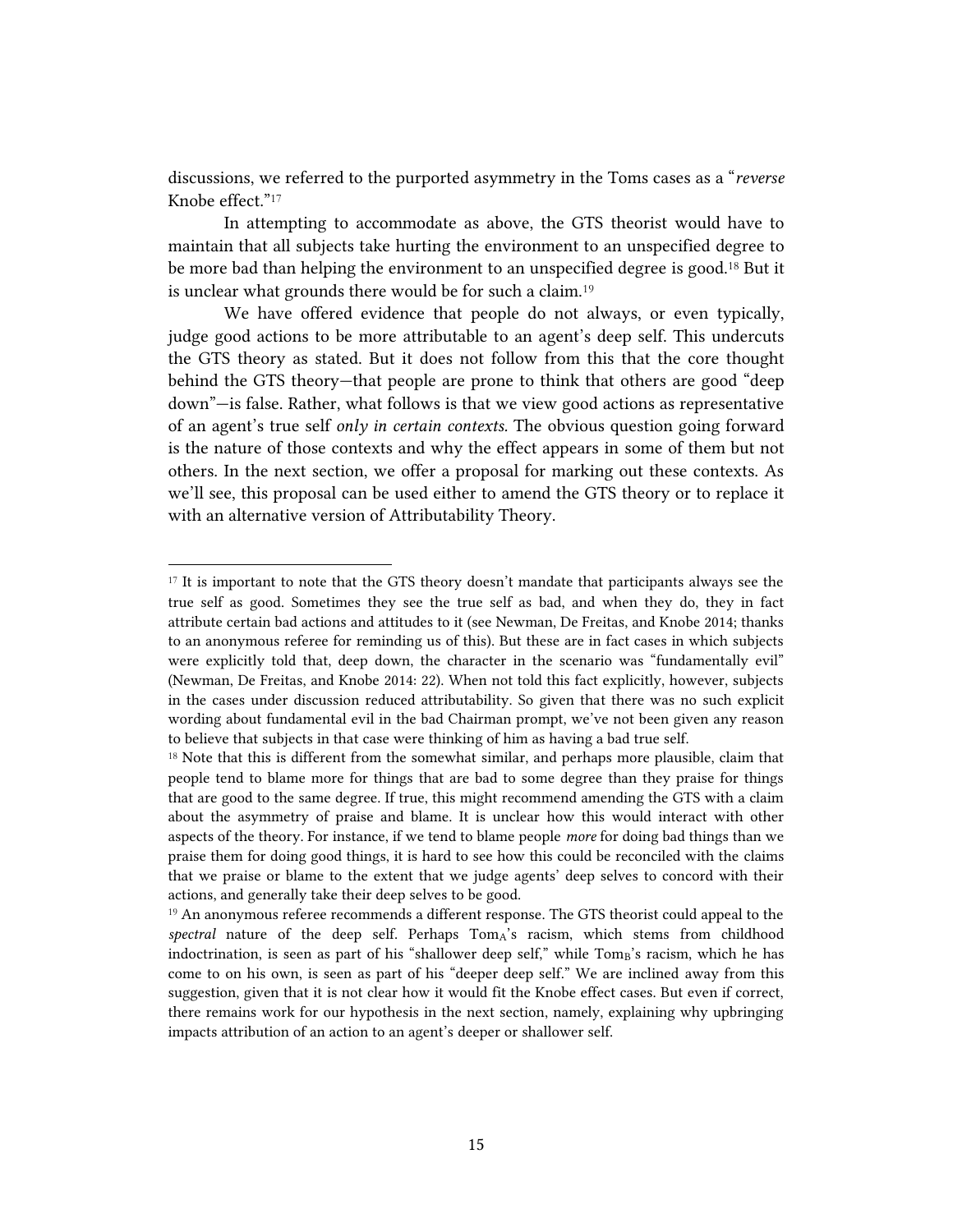### **5. The Benefit of the Doubt**

We know that people view Tom<sub>B</sub>'s bad actions as less attributable to his true self than Tom<sub>A</sub>'s bad actions to his, but we still lack a full explanation for the difference. The GTS theory tells us that the explanation is simply "because  $T \text{om}_B$ 's action is a bad action but people view Tom<sub>B</sub> as good deep down inside." But this explanation obviously doesn't help differentiate between Tom<sub>A</sub> and Tom<sub>B</sub>, as *both* are doing bad things. The GTS theory also predicts the wrong results in other cases (e.g., Knobe's Chairman case). So it seems that something specific to childhood moral deprivation likely explains the difference (which is what we had been insisting on in our earlier advocacy of the Difficulty Hypothesis). We suggest that it may well be one or another species of the more general stance people often take when evaluating others, namely, they give others *the benefit of the doubt*, assuming, when given the right opportunity, that others' bad actions concord with their deep selves less than their evil counterparts' actions concord with their own. More precisely, our hypothesis is that subjects tend to give agents the benefit of the doubt when there is any readily available (partial) *external* explanation for their actions, an explanation that involves something outside of their agency. Let us elaborate.

Many of us can understand the experience of being influenced, sometimes quite heavily, by emotions or other psychic forces that feel like agency-derailing invasions, or at least enormous impediments to doing what we want or ought. We tend to think that these are cases in which we should get off the hook in certain respects for what we do or feel. For example, in the grips of mild depression or exhaustion or stress, we cite these factors as having gotten the better of us, as having prevented us from meeting the demands and expectations of others. Sometimes others excuse us thereby, and when this occurs, we feel vindicated: "Yes," we think, "they got it."

When assessing the conduct of others, then, we may be alive to these kinds of excusing conditions in a way that tends to have us looking for them on others' behalf, with respect to conduct that would otherwise ground indignation and blame. This is particularly the case, we stress, when evaluating the conduct of others *where we ourselves are not involved.* Cases where we ourselves are wronged are cases in which our anger may tend to hold sway regardless of the excusing conditions present. But as it turns out, *all* of the discussed experimental conditions are cases in which the subject isn't involved, where the subject is a mere observer, and so they likely tend to generate fairly bloodless third-personal judgments about the degree to which someone is worthy of blame from the comfort of subjects' computers or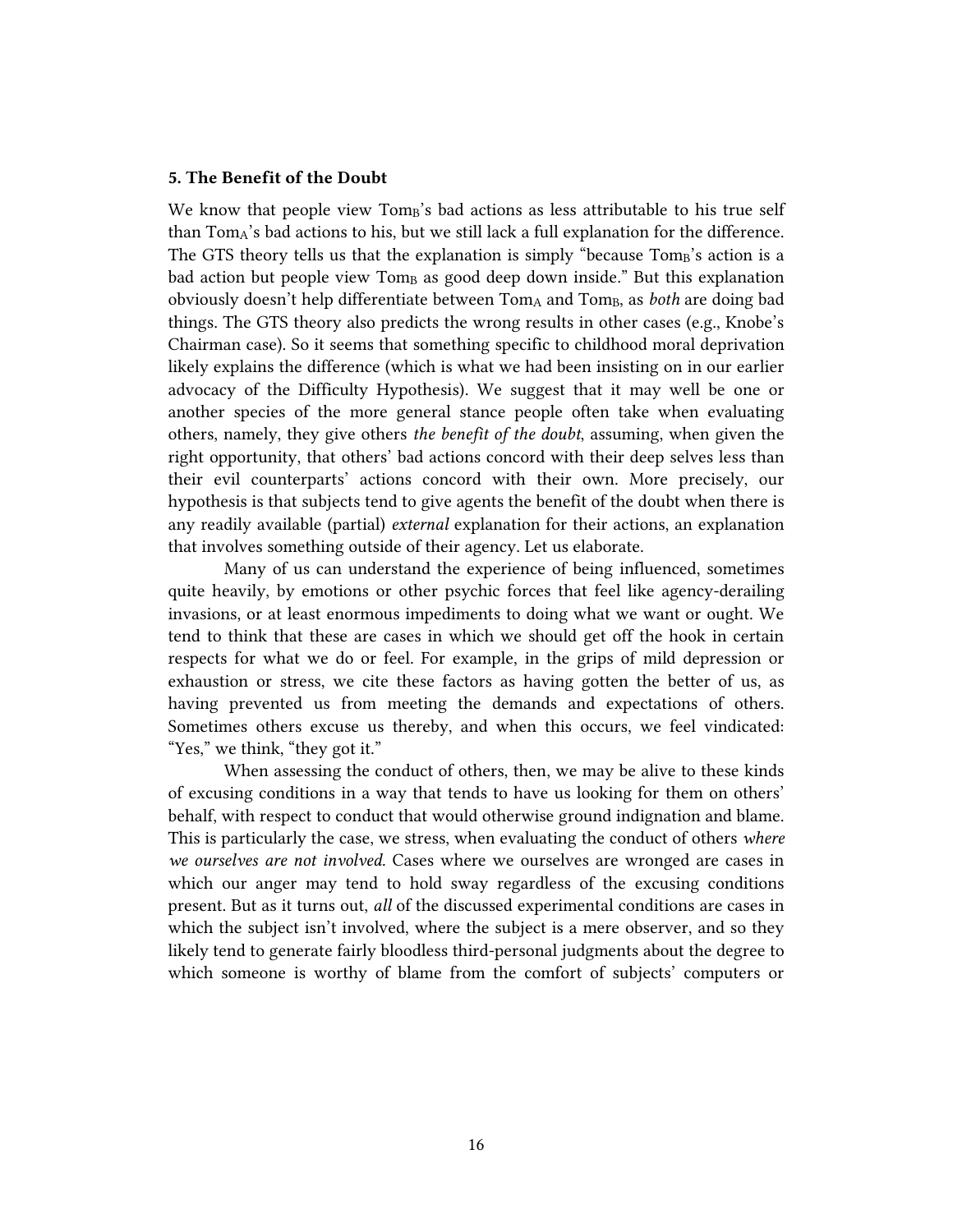classrooms.<sup>20</sup> But bloodless judgments of blameworthiness are quite different from engaged blame itself, and so may tend to produce very different assignments. One can imagine, for instance, that the differences in bloodless assignments of TomA's and Tom<sub>B</sub>'s degree of blameworthiness might be erased were we to have asked, "Were you in the black man's position, how angry would you be at Tom for spitting on you (assuming you knew the facts of Tom's upbringing)?"

Of course, first-personal responses may be distorted or disproportionate; people tend to be quite retributive. But the point is simply that putting these prompts in the terms that we and others have been putting them—requesting thirdpersonal assignments of blameworthiness (or how much blame the target is worthy of)—opens the door to the types of more lenient assignments we think may explain the results here. These are cases, after all, in which it is easy—costless, really—to extend the benefit of the doubt, and so to shift at least some responsibility to a cause readily construed as external to the agent.<sup>21</sup>

In light of this, let us reconsider the original emotional swamping case. In one scenario, an enraged agent smashes someone else's window (not the subject's). His emotions "got the better of him," we tend to say. We ourselves have been in similar circumstances, enraged in a way that felt surprising, alien, and as a result

<sup>&</sup>lt;sup>20</sup> To be clear, our claim here is not that all third-personal judgments are bloodless, for there are clearly third-personal judgments where we are involved, or at least have a stake, such as thirdpersonal judgments about our friends and loved ones. Our thanks to an anonymous reviewer for encouraging us to be clearer about this point.

<sup>&</sup>lt;sup>21</sup> One might think that this talk of engaged and disengaged blaming responses could actually buttress the GTS theory. For when we *do* directly blame someone (second-personally), surely we are assuming that the blamed agent does have a good true self, for otherwise it would make no sense to demand via our blame that he join us in condemning his action and to make things right. If he weren't good, what grounds could he have to do so? (Thanks to an anonymous referee for raising this concern.) This is an interesting consideration, but there are several reasons to resist it. For one, someone's ability to judge as to the worth of certain sorts of reasons (e.g., the worth of condemnation or making things right) doesn't necessarily make that person good; it may just make that person able to read the writing on the wall, as it were. Presumably bad people can judge some reasons of this sort worth acting on, if only to get along with others (for further nefarious purposes). Second, there are plenty of cases in which we blame others *proleptically*, that is, with an eye toward getting them to eventually have access to the reasons they didn't have access to when engaged in wrongdoing (for the term, see Williams 1995: 41– 44). This will hold paradigmatically with respect to bad people (we want them to become good). Finally, my blame of you may be a demand for empathic acknowledgment, a demand that you come to recognize and acknowledge what you did to me from my perspective (Shoemaker 2013: 118). But bad people can make a sudden turnaround when presented with a dramatically new perspective on what they've done. See, e.g., Biblical Saul's sudden conversion to Paul.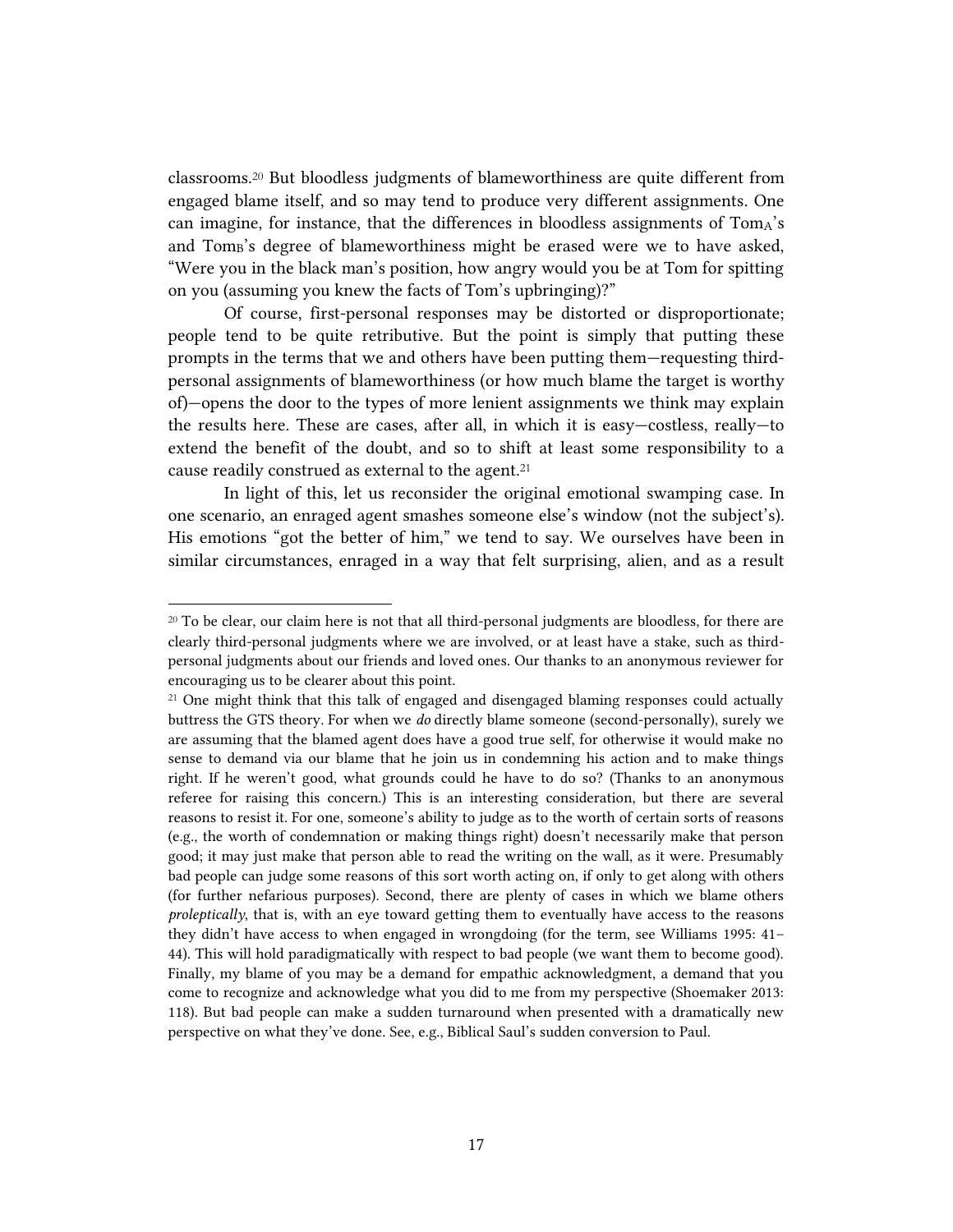we might have done something regrettable. So too, we tend to think, it might be with this agent. But in the scenario in which the window-smashing agent is calm and reasonable, no such alien force is readily available to explain what he's doing. (And again, note just how differently subjects might react if told it was *their* car window that was smashed.)

Similarly, in the studies concerning homosexuality, it is not hard to imagine uninvolved observers' giving Mark the benefit of the doubt in *either* direction. For conservatives, the issue would be akin to emotional swamping: Mark has been taken over by alien and unruly emotions, as sometimes happens to us all. For liberals, the issue is similar to that raised by our own studies: both Mark and the deprived Toms have trouble escaping what they have been raised to believe, as, again, sometimes happens to us all. We may think we've overcome some bug of our upbringing when, in a heated moment, it takes over yet again.

By contrast, there is no readily available external explanation for the CEO's ignoring environmental harms. Rather, the obvious (internal) explanation is his selfishness, which is far from mitigating (at least in the absence of some story about, say, his upbringing). Indeed, the fact that we view selfishness as *bad* may well explain why the CEO case seems to exhibit a sort of *Bad* True Self effect. At any rate, the point is that there is no external factor ready to hand that might (largely) explain what the CEO is doing. And so what he's doing is naturally taken to be attributable to *him.*

For the Toms, then, the idea is that subjects naturally give  $Tom_B$  the benefit of the doubt, viewing his wrongdoing as partially explained by his morally-deprived upbringing, something external to his current agential features. By contrast, no such easy mitigating element would lead one to give TomA the benefit of the doubt relative to Tom<sub>C</sub>. He just broke bad.

So, what of the GTS theorist's idea that people tend to judge that others are good "deep down?" We allow that that idea is one possible explanation for our hypothesis. Perhaps subjects are inclined to believe the best of others, and that's why they give them the benefit of the doubt. It's just that in many cases the lack of an obvious external explanation makes that possibility seem less likely, in which case subjects fail to judge as the GTS theory predicts. Now we the authors are dubious about this explanation, but we take no official stance against it here. Our position is that an inclination to give people the benefit of the doubt is a plausible explanation of our and others' data, and that further thought and study are needed to uncover the deeper explanation (if any) for this tendency.

Before moving on, however, we wish to note an alternative explanation that has not yet been explored in the literature. On this alternative, there may be a good true self present in these interactions, but it would actually be in the heart of the *beholder*. When witnessing norm violations where only others are affected or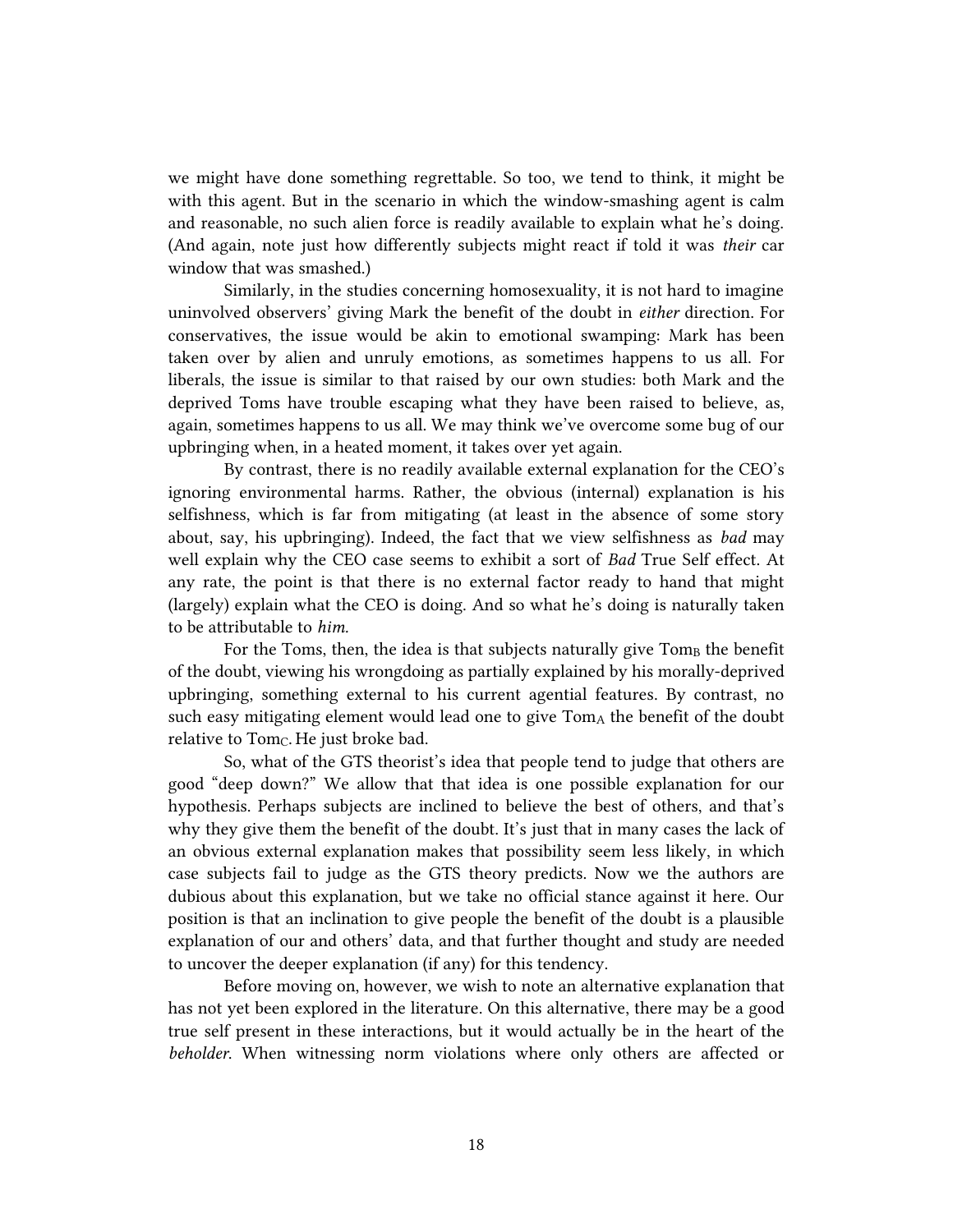wronged, good people do sometimes look first for an excuse for the wrongdoer, a way of explaining the behavior via appeal to a feature external to the wrongdoer's agency. Sometimes the external source is emotional swamping. Sometimes the external source is a compulsion or disorder. And sometimes, as could be true in our studies, the external source is childhood moral deprivation. But the beholder's goodness extends only so far: If there is no such readily available external explanation for bad behavior, then the badness is taken to belong to the agent. Again, we are not claiming that this *is* the explanation for our and others' results, only that it is a possible explanation deserving investigation. 22

If our hypothesis about the tendency to give others the benefit of the doubt is correct, it opens the way for a return to our Difficulty Hypothesis. It is too strong, of course, to say that subjects think of  $Tom<sub>B</sub>$ 's actions as being wholly due to his upbringing. If it were merely that, they would presumably take him to not be responsible *at all*—if, for instance, they saw him as a sort of brainwashed automaton. Instead, as we suggested, it may be that people judge that for the morally ignorant, it is more difficult to overcome the deprivations of their upbringing and see the reasons in favor of the non-bad option than it is for those who do not have such an upbringing. They have to work harder to machete their way through the jungle of deprivation and, in this case, they couldn't cut it. They are thus given the benefit of the doubt in a mitigating way: The action performed is thought to be *less* attributable to them. This would explain why such ignorance is mitigating, but not wholly so.<sup>23</sup>

So what about *good* actions and difficulty? What does Tom<sub>D</sub>'s alleged difficulty in recognizing moral reasons have to do with the roughly equivalent patterns of attributability and praiseworthiness assignments given to both  $T_{\text{om}_C}$ and Tomp? If people attribute both Toms' helping actions equally to their true selves, then it looks as if difficulty makes no difference at all.<sup>24</sup>

 $22$  Another possibility is that this tendency, too, is context-dependent. Perhaps we are only inclined to give the benefit of the doubt to certain people (e.g., along in-group/out-group lines). Again, this possibility sows the seeds for further study. Our thanks to an anonymous reviewer for raising this point.

<sup>&</sup>lt;sup>23</sup> Above, we suggested that the benefit of the doubt is given to agents for whom there is some readily available external explanation for their actions. The suggestion here implicitly relies on attributability's being a matter of degree: an action is seen as more or less attributable to an agent's deep self (and therefore, the agent is seen as more or less praise- or blameworthy) dependent on the *extent* to which that action can be explained by some readily available external source.

<sup>&</sup>lt;sup>24</sup> It's actually not so clear to us that there is equal attribution in the positive cases. Our most recent experimental results are different from previous ones. In our earlier (2014) study, we did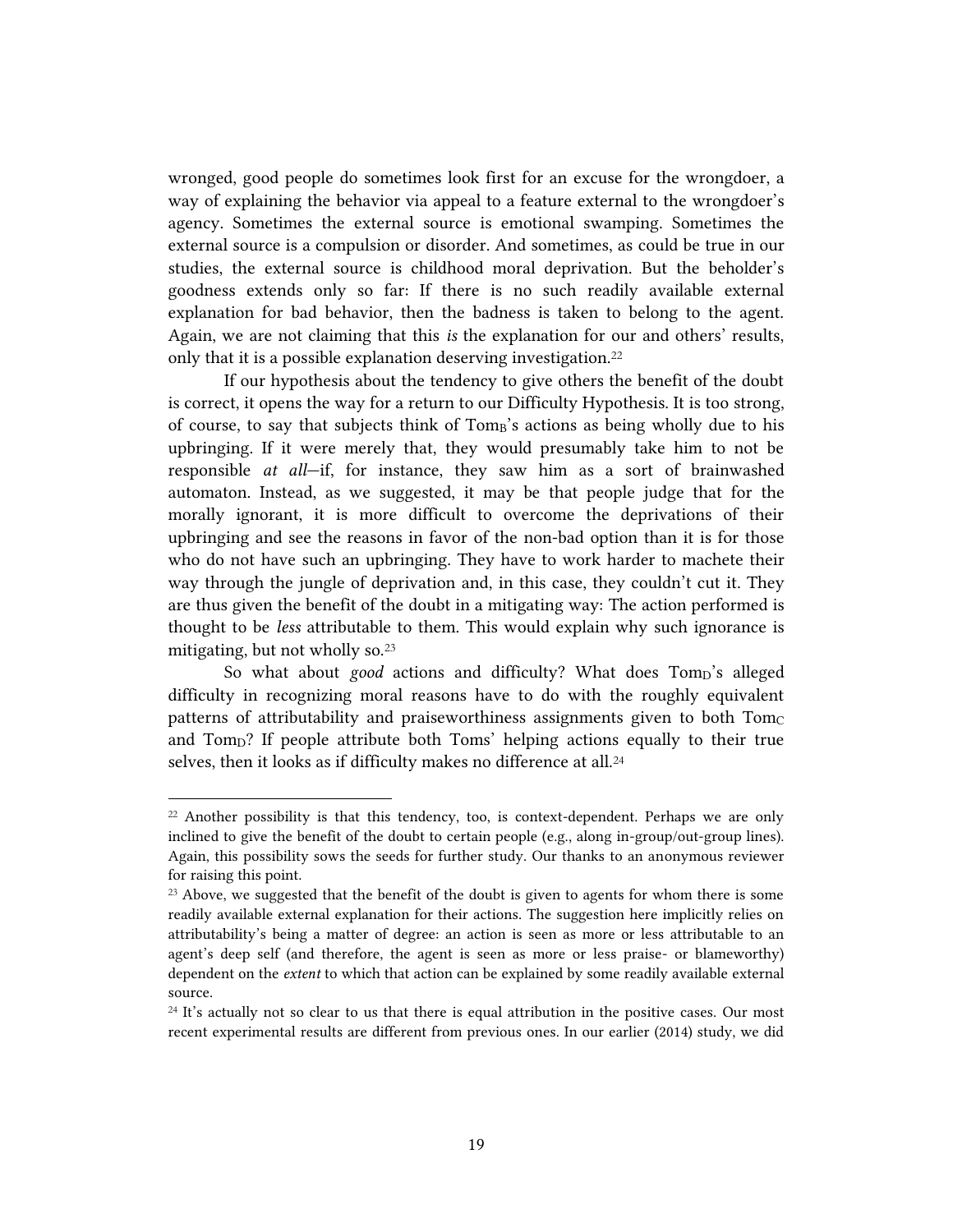If the praiseworthiness scores for  $Tom_C$  and  $Tom_D$  are indeed roughly equivalent, then we would suggest that while difficulty *mitigates* attributability, it does not *augment* it. The obvious reason for this has to do with the motivation for giving the benefit of the doubt in negative cases: The violation of moral norms often renders harsh treatment (e.g., stinging words, sanctions, punishment) appropriate, and so people think that such treatment cranks up justificatory standards for the fairness of doing so in a way that is unnecessary for positive cases, where the rewards of praise are much less significant for the target's well-being, and where it seems less "unfair" to praise someone who doesn't deserve it. In other words, there may be a number of features that matter for mitigation in negative cases that do not matter (or matter far less) for positive cases, given how much negative responses can *hurt*. <sup>25</sup> We would thus have much stronger reason to extend the benefit of the doubt in negative cases than in positive cases.

# **6. Conclusion: A Slight Scold Regarding the Ongoing Ambiguity of "Blameworthiness" in Experimental Work**

Needless to say, much more work needs to be done here, including a direct exploration of the role thoughts about difficulty might be playing in assignments of attributability. But we want to close by exposing a crucial ambiguity that runs through the work done in this area thus far (including our own), an ambiguity that needs to be recognized and eliminated in future work. Indeed, this ambiguity might also serve to provide some explanation for the results we have seen thus far. The ambiguity is in the terms "blame" and "blameworthy" (and "praise" and "praiseworthy" as well, though we will just focus on the negative). The problem is that "blame" cuts across multiple types of moral responsibility, demarcated in terms of distinct agential capacities.

Suppose I have seen you over and over again being amused by injustice, and so I have contempt or disdain for you. This seems a type of blame, regardless of

get a significant difference between praiseworthiness in the two cases, with  $Tom<sub>C</sub>$  assigned 4.3 and Tom<sub>D</sub> assigned 5.4. This result suggested the Difficulty Hypothesis might be relevant in the positive cases too, as subjects might be assigning significantly higher praiseworthiness to  $Tom_D$ in light of how difficult it was for him to have been moved by the moral reasons he ostensibly acted on. It's not clear which set of studies yields the most accurate results, but we will proceed in the text on the assumption that our most recent results are the ones that hold, as they are the only ones that pose possible trouble for us.

<sup>&</sup>lt;sup>25</sup> We should also acknowledge a third possibility, that as, per the discussion above, it could be that because what the good Toms did is viewed as less good than what the bad Toms did was bad, the effect of the relevant normative judgments on attribution was stronger in the latter case than the former.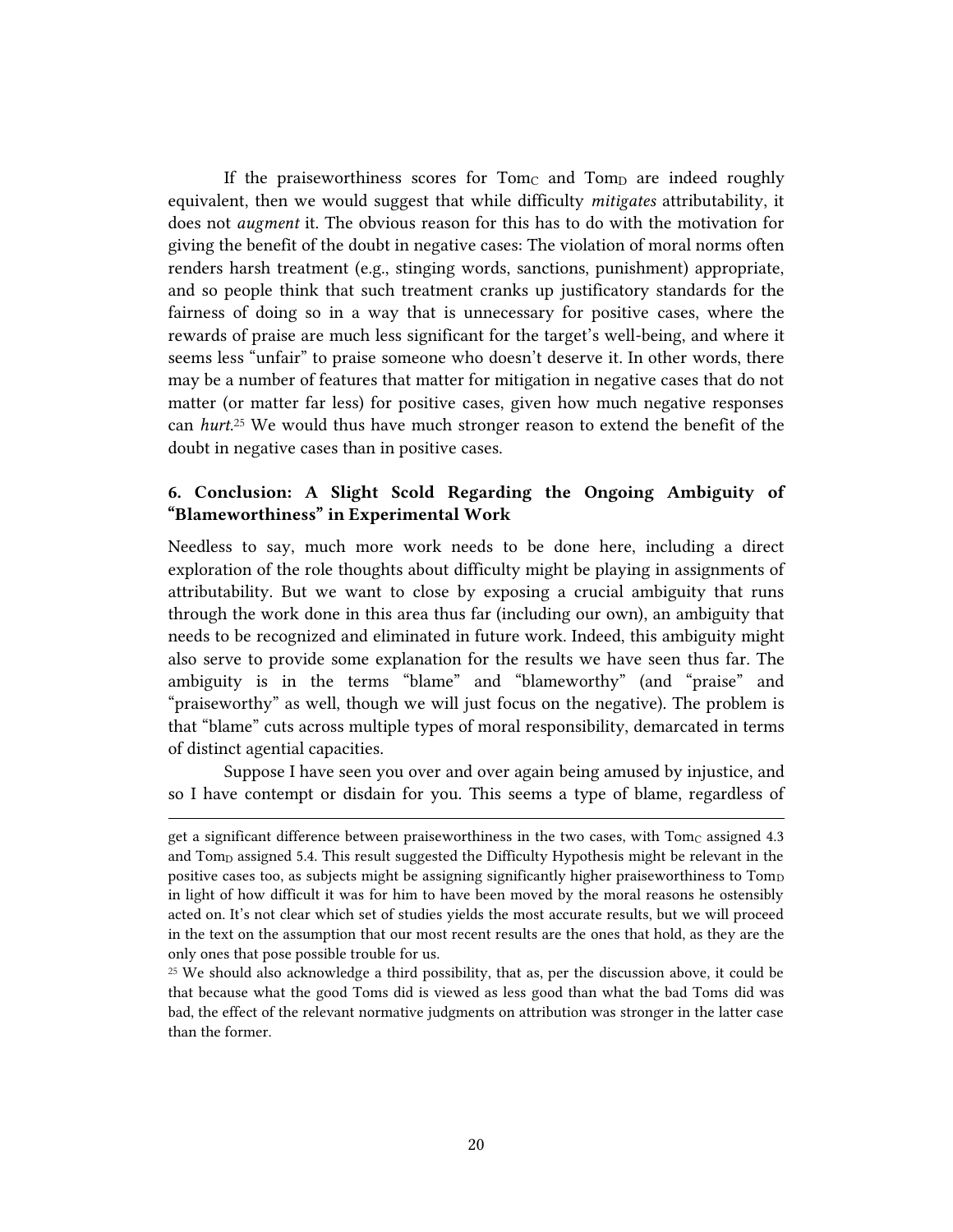whether I express it to you or not. Now suppose a chess coach sees her otherwise excellent pupil make a foolish move in a competition, so she shakes her head in disapproval and criticizes him vociferously afterwards for having done it. This too seems a type of blame. Finally, suppose I am a department chair who, at a meeting, ignores the voices of all the female members of the faculty, and so they become resentful of me and the male members grow indignant with me. All are blaming me. Now in each of these three cases, the different attitudinal responses of the blamers pick out very different agential qualities. In the first case, my contempt or disdain for you is *aretaic*, and so targets your poor quality of *character*, as expressed by your pattern of amusement at injustice. In the second case, the coach's disapproval and criticism targets her pupil's poor quality of *judgment* or *decision-making* in that particular instance of acting. In the third case, everyone's angry responses target my (the department chair's) poor quality of *regard* for the women in the department, my failing to take their voices seriously (see, e.g., Shoemaker 2013). Asking subjects to assign a degree of "blame" or "blameworthiness," then, could yield triply ambiguous results, as subjects might be assigning it along any (or all) of these three dimensions.

We ultimately have no idea which sense of the terms subjects have had in mind. And that's a serious problem in this literature. What we suggest, then, going forward, is that prompts be designed to cut through this ambiguity. One promising start would be to see if results about "blameworthiness" thus far generated might somehow be subject to common translation. Take all the prompts previously presented, in other words, and present in each case new prompts using the specified terminology above, as in: "To what extent does this behavior reflect poorly on the agent's *character*?" and "To what extent does this behavior reflect poorly on the agent's *judgment*?" and "To what extend does this behavior reflect poorly on the agent's *regard for others*?" One pattern of response may better correspond than the others to the patterns of response we already have with respect to the "blameworthiness" prompts. Alternatively, we might ask explicitly about the emotional responses that subjects think would be most appropriate in each case (e.g., disdain, disapproval, or anger). But at any rate, we urge that theorists take seriously this ambiguity in designing future studies in this arena.

We have offered one possible explanation for why the GTS effect appears in some contexts but not others, having to do with subjects' tendency to give the benefit of the doubt in bloodless third-personal appraisals of the scenarios. But far more work needs to be done before we can confidently say we understand the nature of these judgments, including whether they represent a general tendency to see others as good. One thing does seem clear from the data, however: Whatever the fuller explanation for what's going on, judgments of blame- and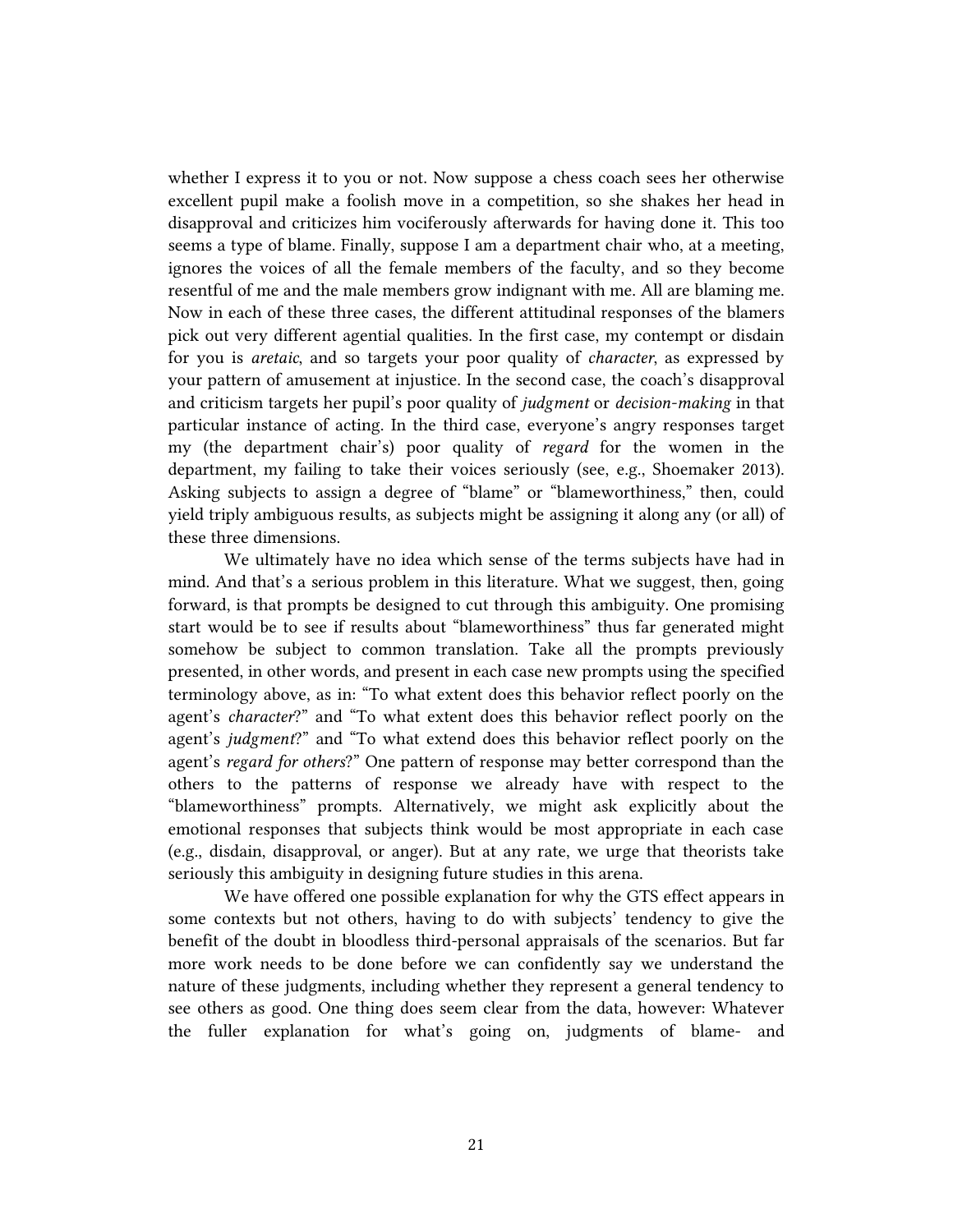praiseworthiness are intimately connected with judgments about the true self. Attributability Theory remains (for now) on solid ground.

### **Acknowledgements**

This project would not have gotten off the ground without the continual support and encouragement offered by Joshua Knobe, whose intellectual enthusiasm knows no bounds. Joshua offered technical, financial, design, and philosophical support that enabled us to design and run the new study, understand its results and implications, and gain insight into what it meant for the larger literature on the good true self. We are obviously incredibly grateful to him. We are also very grateful to George Newman, with whom we were able to discuss the many studies he has run on these topics, as well as our own current results and philosophical ruminations. Thanks are also owed to participants at the December 2014 workshop on "Experimental Philosophy & the Self" at NYU (especially Chandra Sripada and Paul Bloom), where we presented some initial findings relevant to this paper. Finally, we are grateful to an anonymous reviewer for *Philosophy & Phenomenological Research*, whose comments helped make the paper much more clear, focused, and defensible.

### **References**

Arpaly, Nomy. 2003. *Unprincipled Virtue*. Oxford: Oxford University Press.

- Faraci, David, and Shoemaker, David. 2010. "Insanity, Deep Selves, and Moral Responsibility: The Case of JoJo." *Review of Philosophy & Psychology* 1: 319- 332.
- -----. 2014. "Huck vs. JoJo: Moral Ignorance and the (A)symmetry of Praise and Blame." *Oxford Studies in Experimental Philosophy* 1: 7-27.
- Frankfurt, Harry. 1988. *The Importance of What We Care About*. Cambridge: Cambridge University Press.

-----. 1999. *Necessity, Volition, and Love*. Cambridge: Cambridge University Press.

- Hume, David. 1739/1969. *A Treatise of Human Nature*. Harmondsworth, Middelesex, England: Penguin Books.
- Knobe, Joshua. 2006. "The Concept of Intentional Action: A Case Study in the Uses of Folk Psychology." *Philosophical Studies* 130: 203–231.
- Lippert-Rasmussen, Kasper. 2003. "Identification and Responsibility." *Ethical Theory and Moral Practice* 6: 349–376.
- Nelkin, Dana. 2011. *Making Sense of Freedom & Responsibility*. Oxford: Oxford University Press.